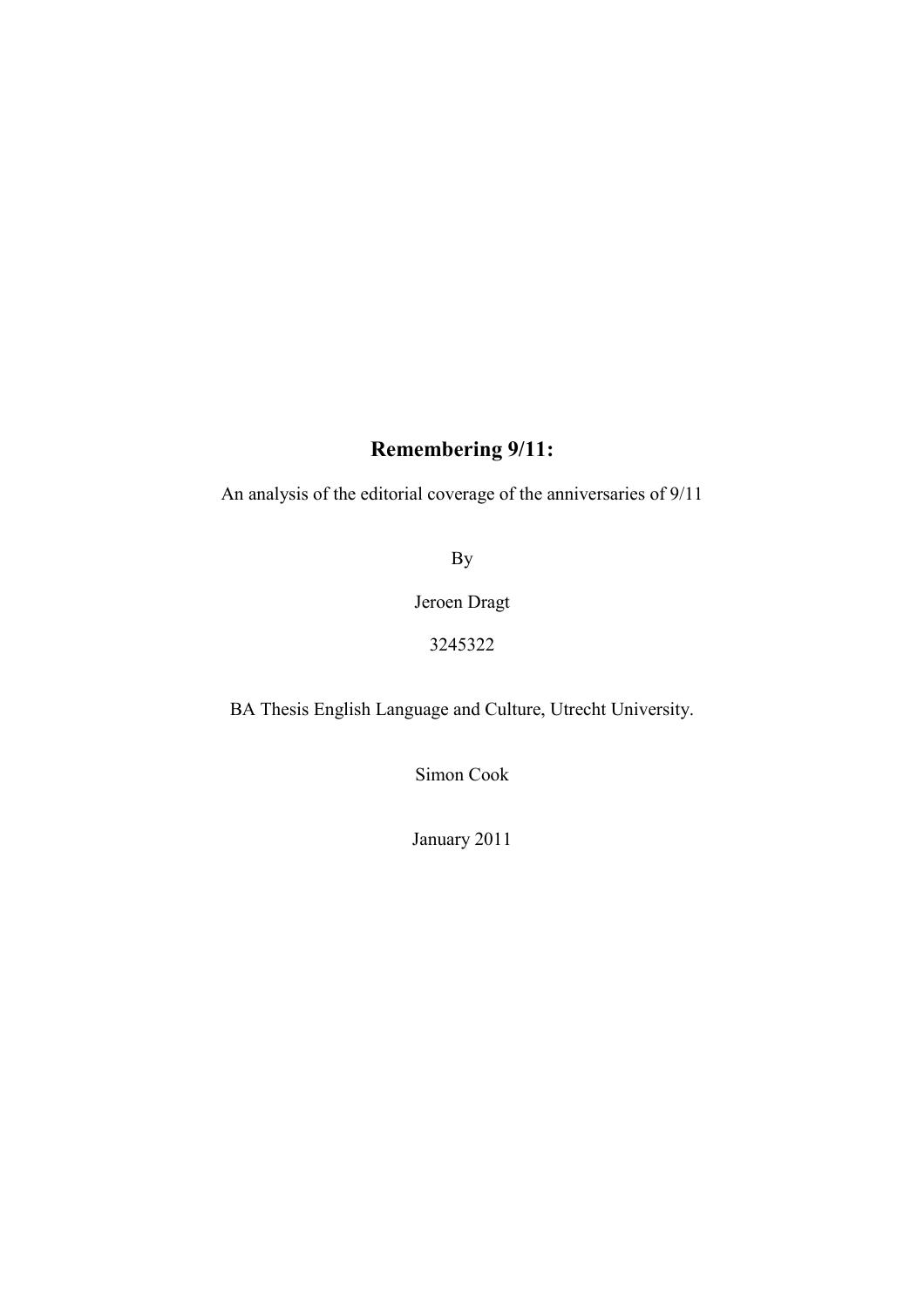# **Introduction**

 This paper deals with the analysis of editorials about the 9/11 remembrance published in three different newspapers: the *New York Times*, the *Washington Post* and *USA Today*. All the analyzed articles are editorials, there are 33 in total. There is a discrepancy in the number of editorials between the three newspapers, because the *Washington Post* did not publish an editorial about the 9/11 remembrance in 2004, 2007 and 2009, and the *New York Times* published multiple editorials about the subject in 2002, 2003, 2006 and 2010. The discussion of the editorials will examine three different elements of the texts. The first analysis deals with the newspapers' views on the appropriate government response to the terrorist attacks and the commemoration of the victims. The second analysis is based on the agenda-setting theory, and looks at topic choice and external topics connected to the 9/11 attacks and memorial services. The last analysis focuses on the stylistic elements of the editorials, to see how newspapers frame their editorials. The conclusion combines the three analyses and compares the outcome with the assumed political positions of the newspapers.

## **Selection of newspapers**

These newspapers were chosen based on their size, their political position and their connection to the anniversary of the 9/11 terrorist attacks. This table shows the top five bestselling newspapers in the US and their average daily circulation, compiled by the Audit Bureau of Circulations for the six month period ending on the  $31<sup>st</sup>$  of March 2010

| # | Newspaper               | Daily circulation |
|---|-------------------------|-------------------|
|   | The Wall Street Journal | 2,092,523         |
|   | USA Today               | 1,826,622         |
|   | The New York Times      | 951,063           |
|   | The Los Angeles Times   | 616,606           |
|   | The Washington Post     | 578,482           |

<http://abcas3.accessabc.com/ecirc/newstitlesearchus.asp>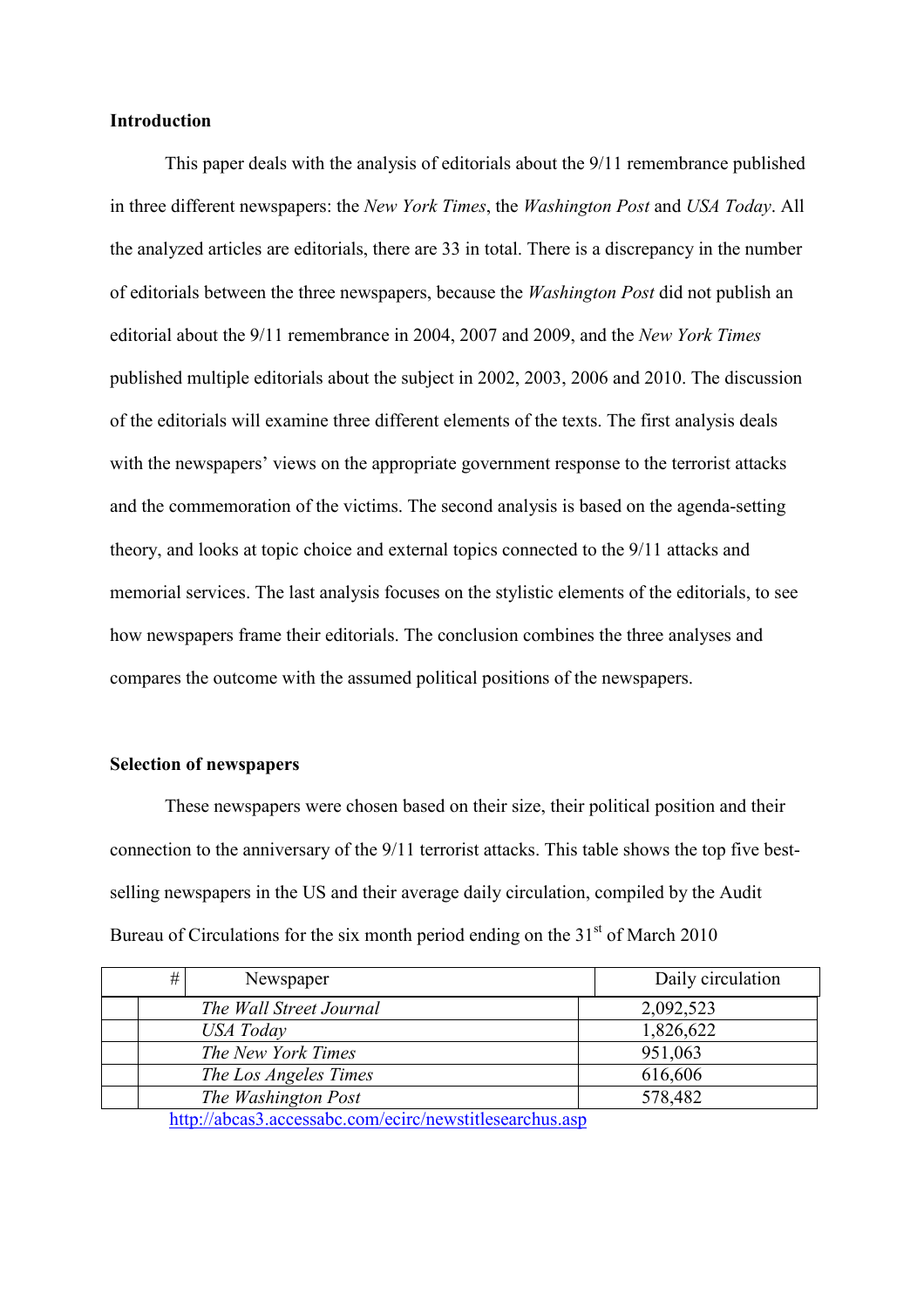These figures are a combination of the amount of paying subscribers and the amount of single copies sold in newsstands and other outlets. Readership is the total number of readers, which is higher than the average daily circulation, since a single newspaper is often read by multiple people. An analysis by Scarborough Research and Newspaper National Network LP has shown that readership per copy has increased from 3.07 in 2007 to 3.30 in 2009. Figures that determine the readership of a specific newspaper are not available, but the study illustrates that newspaper have a much bigger reach than is suggested by circulation data.

*Wall Street Journal* is the biggest newspaper in the United States, and published in New York, but is unsuitable for this research because of its focus on financial and economic news. The *New York Times* is analyzed instead, because of its affiliation with the local communities in New York and their (inter)national prestige in the news industry.

*USA Today* is included because it is the second bestselling newspaper in the United States, it is available throughout the country and it is orientated towards national news.

Finally, the *Washington Post* is selected instead of the *Los Angeles Times*, because the *Los Angeles Times* is mainly orientated towards the southern-Californian regions, while the *Post* has a more national character, which focuses on politics throughout the country. The *Post* is also more suitable for this research because of their geographical location, since the Pentagon was also attacked on September  $11<sup>th</sup>$ .

The newspapers were also selected based on their presumptive political positions. The *Times* for example, has the reputation of a left-liberal newspaper, and a research conducted by Riccardo Puglisi of Massachusetts Institute of Technology has discovered a preference for the Democratic Party during presidential campaigns: "My main finding is that *the New York Times* has a Democratic partisanship, with some watchdog aspects, in that during the presidential campaign it systematically gives more emphasis to Democratic topics, but only so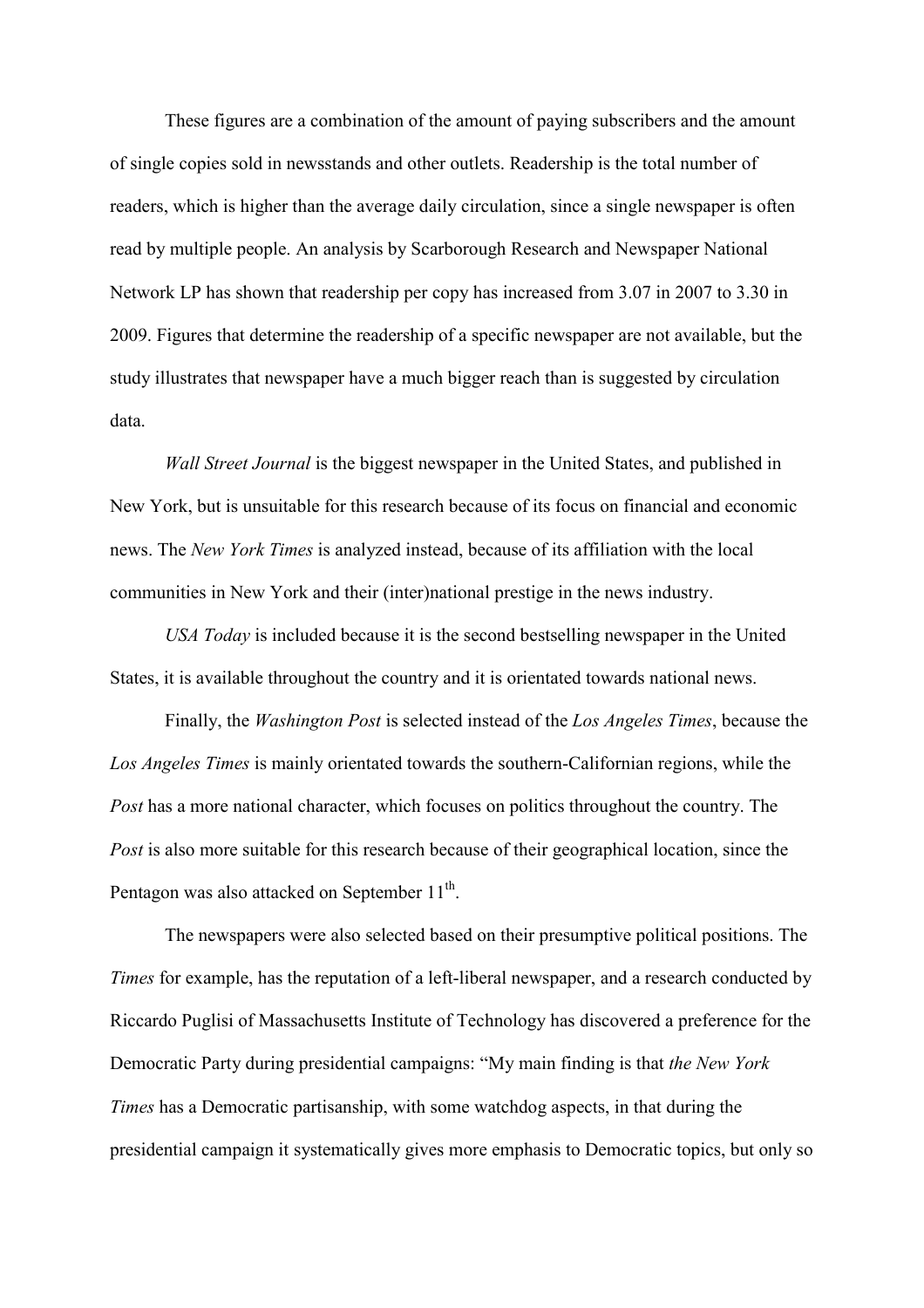when the incumbent President is a Republican" (2006). The *Post* is considered right-leaning, and supportive of the Republican Party. In 2002 for example, The *Post* published the editorial "9/11/02" which approved of President Bush's plans to invade Iraq:

The challenge for the administration is to offer a coherent and persuasive explanation of how the Iraq danger is connected to the 9/11 attacks and how action there would fit into the larger war against terrorism. Its arguments have ranged from a contention, unproven though plausible, that Saddam Hussein supported al Qaeda; that he could, undetected, slip chemical weapons to al Qaeda suicide bombers and thus wreak havoc through an avenue that deterrence cannot block; that his overthrow would further the cause of democracy in the Muslim world, which in turn would undermine al Qaeda; and that, even if Saddam Hussein had no part in 9/11, the attack should remind us of the folly of waiting for our sworn enemies to gather strength. We find merits in each of these arguments, and we believe the status quo in Iraq is not acceptable.

This fragment illustrates the right leaning nature of the *Post*, since they support a war in Iraq, based on republican arguments, even if those arguments are not entirely clear. Colman McCarthy, who has written editorials and columns for the *Post* for 28 years, wrote an article about the *Post*'s op-ed page, illustrating the slant to the right in their opinionating texts: "[R]ightists and centrists dominated during the three-month period … Only rarely during those three months did anyone from the left break those ranks … Fifty or so rightwingers and centrists to every lefty: That's balance."

*USA Today* has a reputation of being a centrist newspaper, and a research conducted by Daniel E. Ho and Kevin M. Quinn of Harvard University, titled "Measuring Explicit Political Positions of Media" shows that *USA Today* is indeed in the middle of the American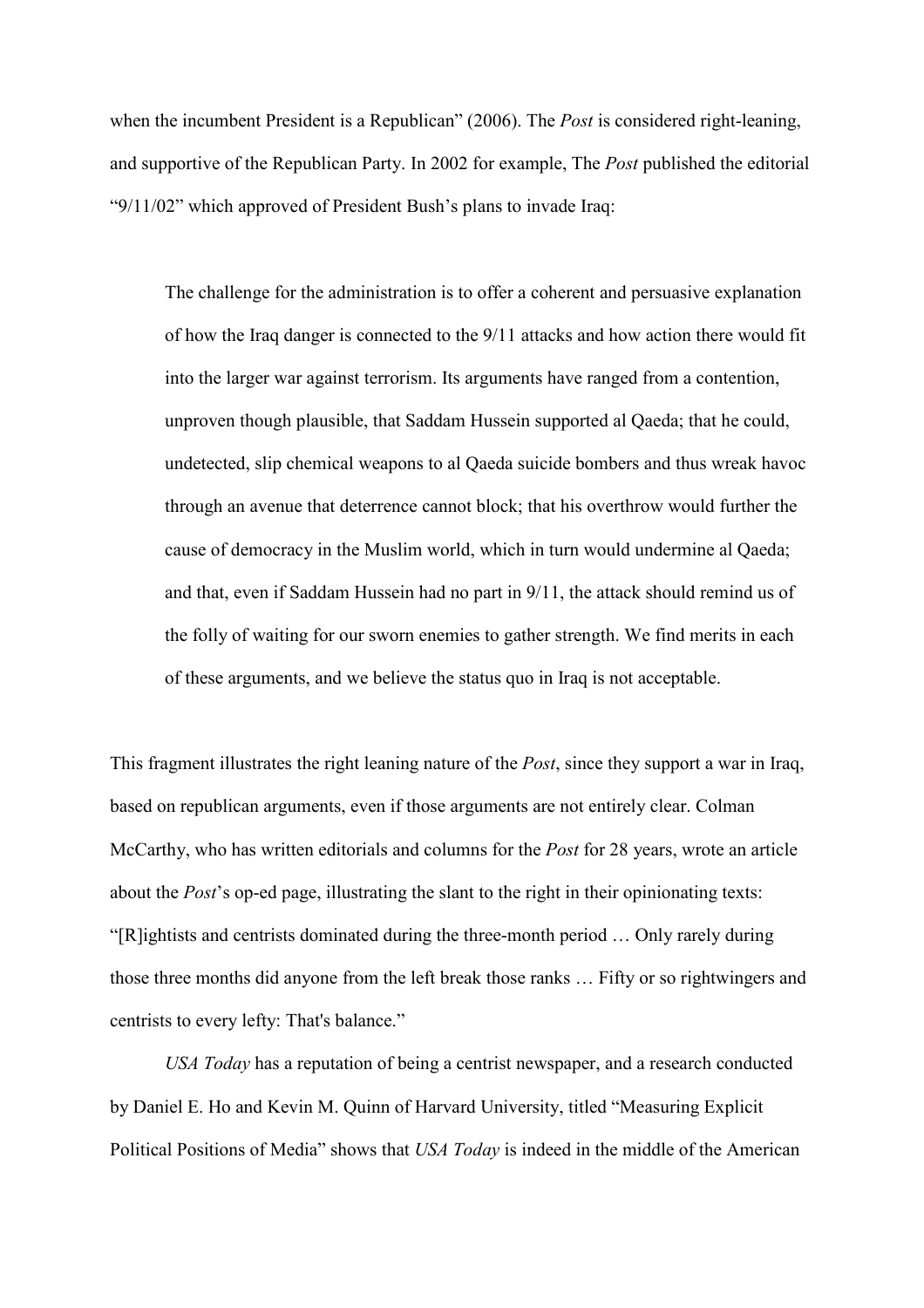political spectrum, based on their editorials on Supreme Court decisions between 1994 and 2004.

The newspapers are thus selected based on the combination between the range of distribution and connection to the 9/11 terrorist attacks, and because they represent the full American political spectrum. The political stance of the three newspapers is reassessed to see if the views on the 9/11 terrorist attacks expressed in editorial columns are consistent with their presumed political positions.

## **9/11**

On September  $11<sup>th</sup>$ , 2001, terrorists attacked the United States. The attack was coordinated by Al-Qaeda, which is an Islamic terrorist organization. 19 terrorists hijacked four commercial airplanes, and crashed them into the two towers of the World Trade Center in New York, the Pentagon in Washington, and a field in Shanksville, Pennsylvania. The plane that crashed in the field was guided to Washington D.C. by the hijackers, but the passengers managed to retake the plane. Unfortunately they were unable to land the plane safely. None of the passengers of the four planes survived and nearly 3000 people died because of the attacks. The first memorial is located in Washington D.C. next to the Pentagon, the memorial in New York will be completed before the tenth anniversary of the attacks, and there is a temporary memorial near the field where the plane crashed in Shanksville.

 The attacks have had a tremendous impact in the United States. The aftermath spawned two wars, in Iraq and Afghanistan, and has led to several policy changes, such as the implementation of the USA PATRIOT Act, which gave federal agencies the ability to access privacy sensitive information such as cell phone and e-mail communications and financial records more easily, and also lowered the requirements for detaining or deporting suspected terrorists. 9/11 has also led to the creation of a new federal department: the Department of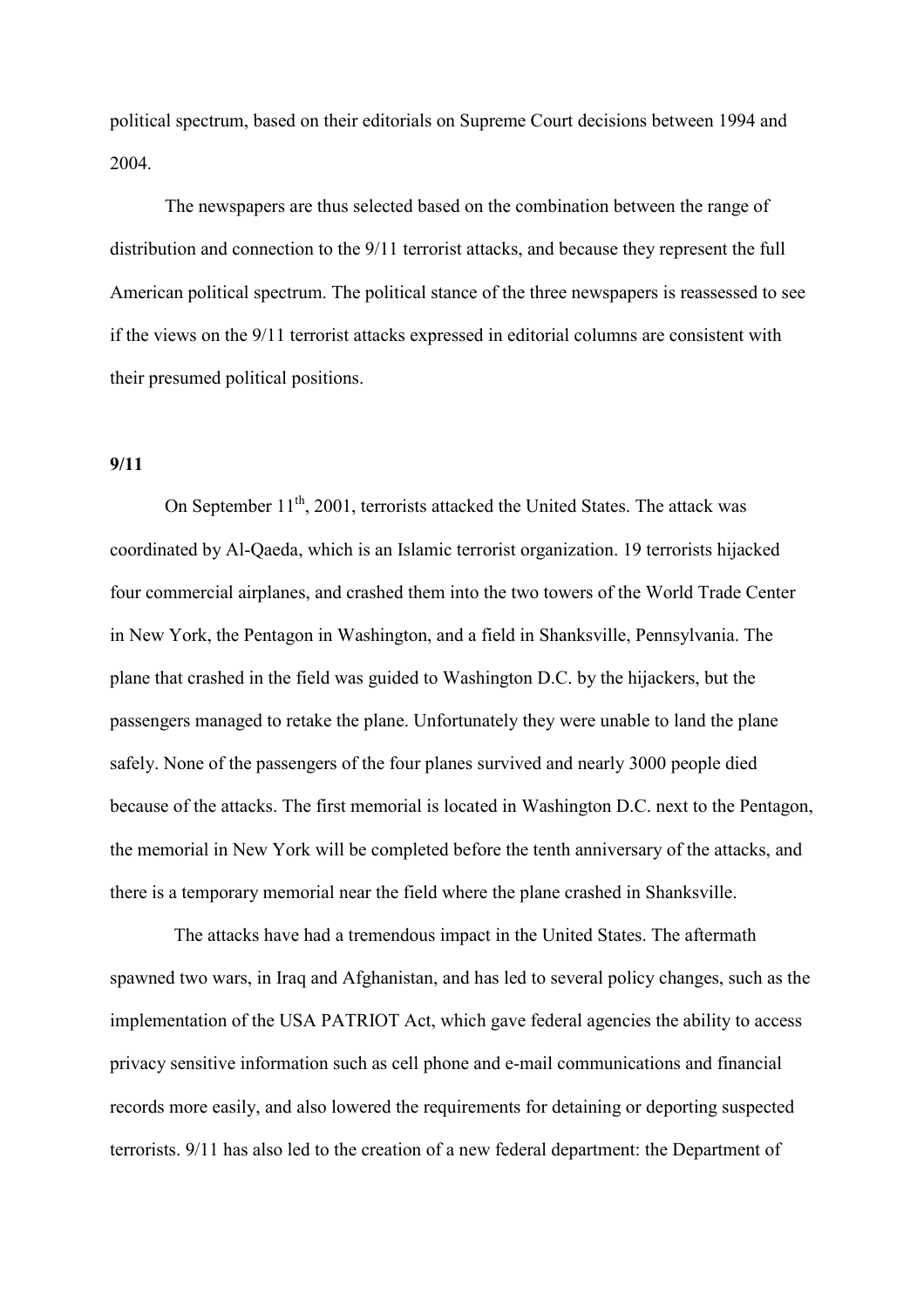Homeland Security (DHS), which focuses on responding to terrorist attacks and natural disasters. 9/11 has caused several political conflicts, such as the violation of prisoners civil rights in Guatanamo Bay and the invasion of Iraq. 9/11 has thus had several implications for political and governmental issues, and the U.S. government's response to the attacks has been the subject of fierce debate in the global media.

## **Editorials and influence**

Every year, there have been memorial services to commemorate the victims of the attacks, and newspapers have used the anniversary to critically assess issues related to 9/11, such as the government's response and in which manner the victims should be commemorated. The opinion of a newspaper about a certain issue can be found in an editorial, which Zelizer and Allen define as "a statement of opinion written under the collective responsibility of a news organization's editor or publisher" (33). Conclusions can be drawn between the political positions of newspapers by examining their editorial coverage of the same issues. But other than just giving an opinion to the reader, editorials also have a persuasive function. The persuasion of readers is a helpful tool for newspapers to exert political influence. The agenda setting theory illustrates the way in which the media can influence politics, namely by salience transfer, which is the ability of the media to transfer issues from the mass media agenda to the public agenda by giving certain issues more coverage than others. In editorials, not only the fact that a certain issue is covered more than others can affect politics, but also the way an issue is presented. Christiane Eilders's research "The Impact of Editorial Content on the Political Agenda in Germany: Theoretical Assumptions and Open Questions Regarding a Neglected Subject in Mass Communication Research" illustrates how this happens: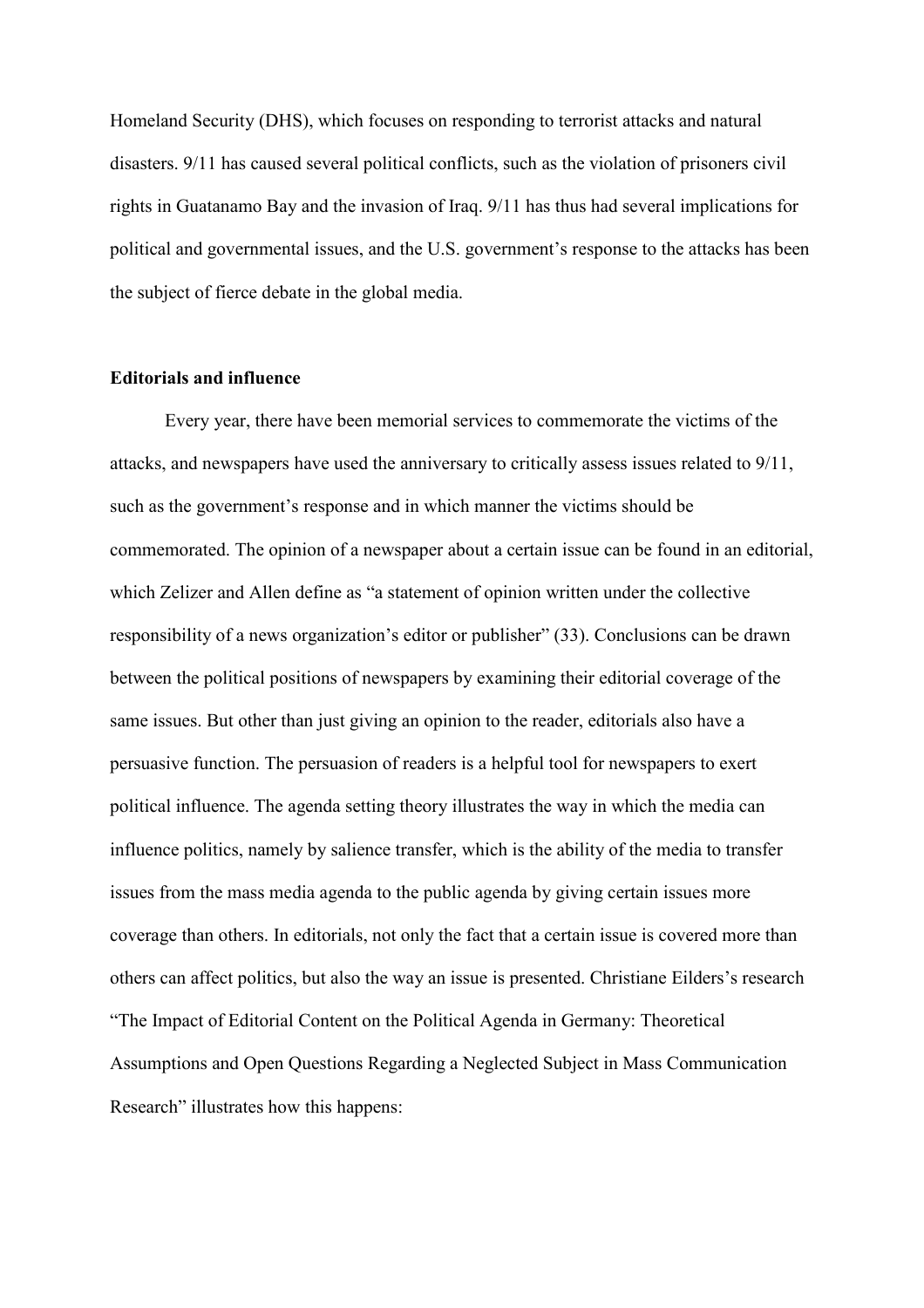In the opinion sections of the various media outlets the media assign relevance to certain issues or events by selecting them for commentary and thereby communicate their perception of issue salience to the audience and the political system. By emphasizing particular aspects of these issues and events and presenting them in a certain context they frame them in a particular way and thus establish a mode of interpretation that is already a political statement. (19)

Newspapers can therefore influence decision making in politics by giving certain issues more attention than others based on the newspaper's view on what is important and by presenting issues in a certain political frame.

## **Analyses:**

The editorials are first analyzed to determine the opinions of the newspapers on the government's response, and the way in which the victims of the 9/11 terrorist attacks should be commemorated. By covering these topics, newspapers can exert influence on public opinion, which can lead to changes in governmental policies. It is therefore useful to analyze these topics, because they can have a direct influence on society. The second analysis will determine the difference in topic choice and coverage of issues related to 9/11, and is based on the agenda-setting theory. The last analysis will determine how the newspapers frame their editorials, by looking at the stylistic characteristics of each newspaper.

## **Governmental response**

In the first editorials after the terrorist attacks, all three newspapers state firmly what the government response should be. They all agree on the need to gather intelligence to identify the treat, but the newspapers have different views on how the treat should be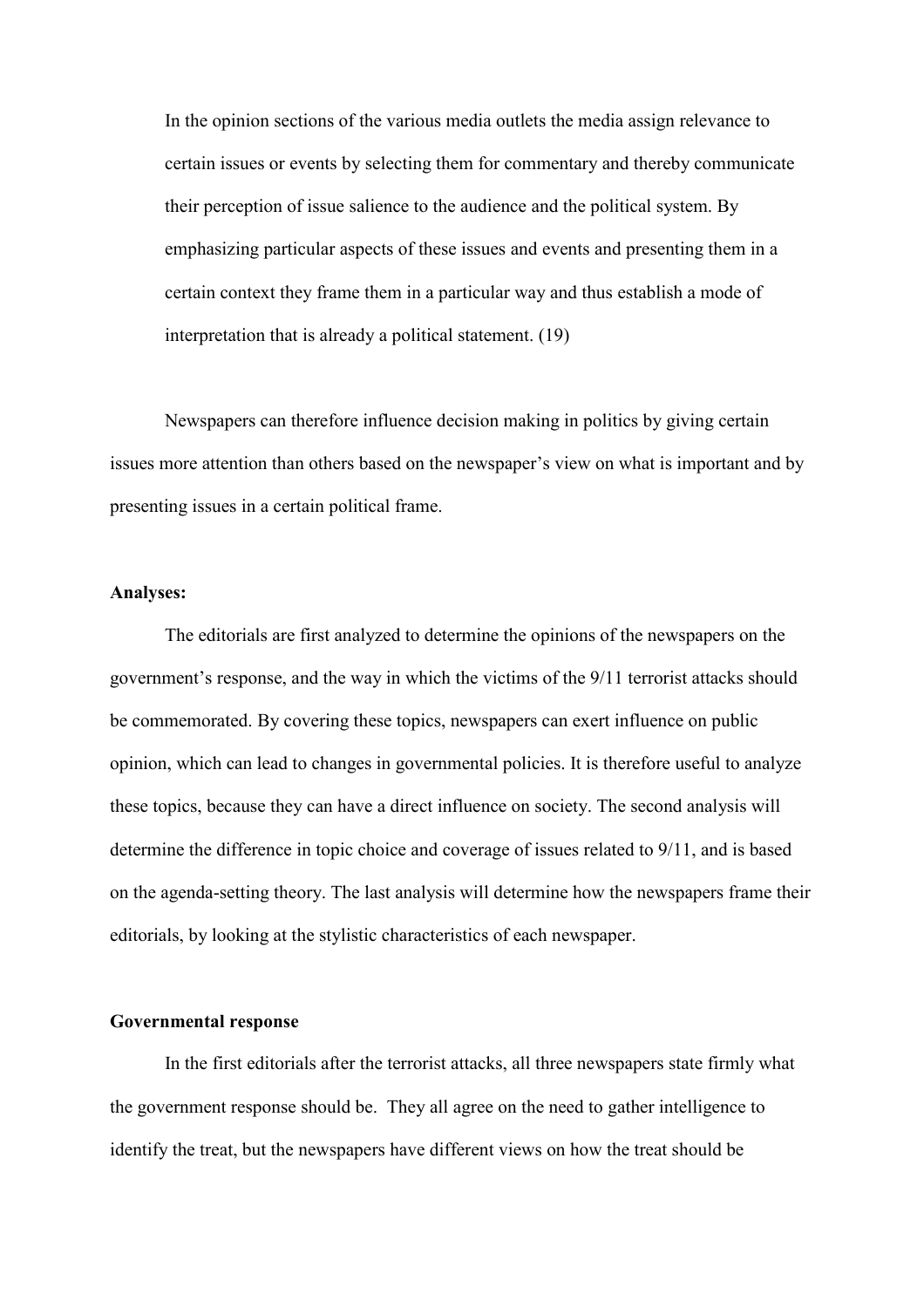eliminated. *The Times* sees the best solution as a combination of "good timely intelligence" and "light but lethal weapons", while recognizing that "the roots of terrorism lie in economic and political problems in large parts of the world." ("The War") The *Post* does not identify the roots of terrorism, but their solution is similar to the one proposed by the *Times*: "identifying and punishing the authors of yesterday's mass murder … until the sources of support for the terrorists have been eliminated and the country's defenses against such unconventional warfare decisively strengthened." ("September 11, 2001") The difference lays in the way the sources of support should be eliminated, either by military force or by addressing religious fanaticism and poverty. *USA Today* has the most outspoken solution, stating that a response must always be "proportionate": "By that measure the gloves are off, given the scale and toll of this havoc." ("A Day That") This is a similar solution as proposed by the *Post*, but the tone of the editorial is different. For example, all three newspapers agree that the fight against terrorism is global, and that the U.S should reach out to other countries for support, but the way they present this message differs. The *Post* places the initiative at the U.S. government, which "must seek to assemble an international alliance", while the *Times* imagines a more forceful approach "America must let its economic partners and allies know that they can no longer stay on the sidelines of this global conflict." *USA Today* foresees a wholly different approach which is based on persuading allies through fear: "Every nation, even those with which the United States has major differences, must know today that its cities, its landmarks, its centers of commerce and government are just as vulnerable as ours."

 Four years later, hurricane Katrina struck New Orleans just before the 9/11 remembrance and each of the three newspapers connect the disaster to the attacks in 2001. There are similarities in the way hurricane Katrina is linked to 9/11, such as the conclusion that homeland security is not prepared enough for major disasters or terrorist attacks. However, the three newspapers focus on different aspects of the similarities between 9/11 and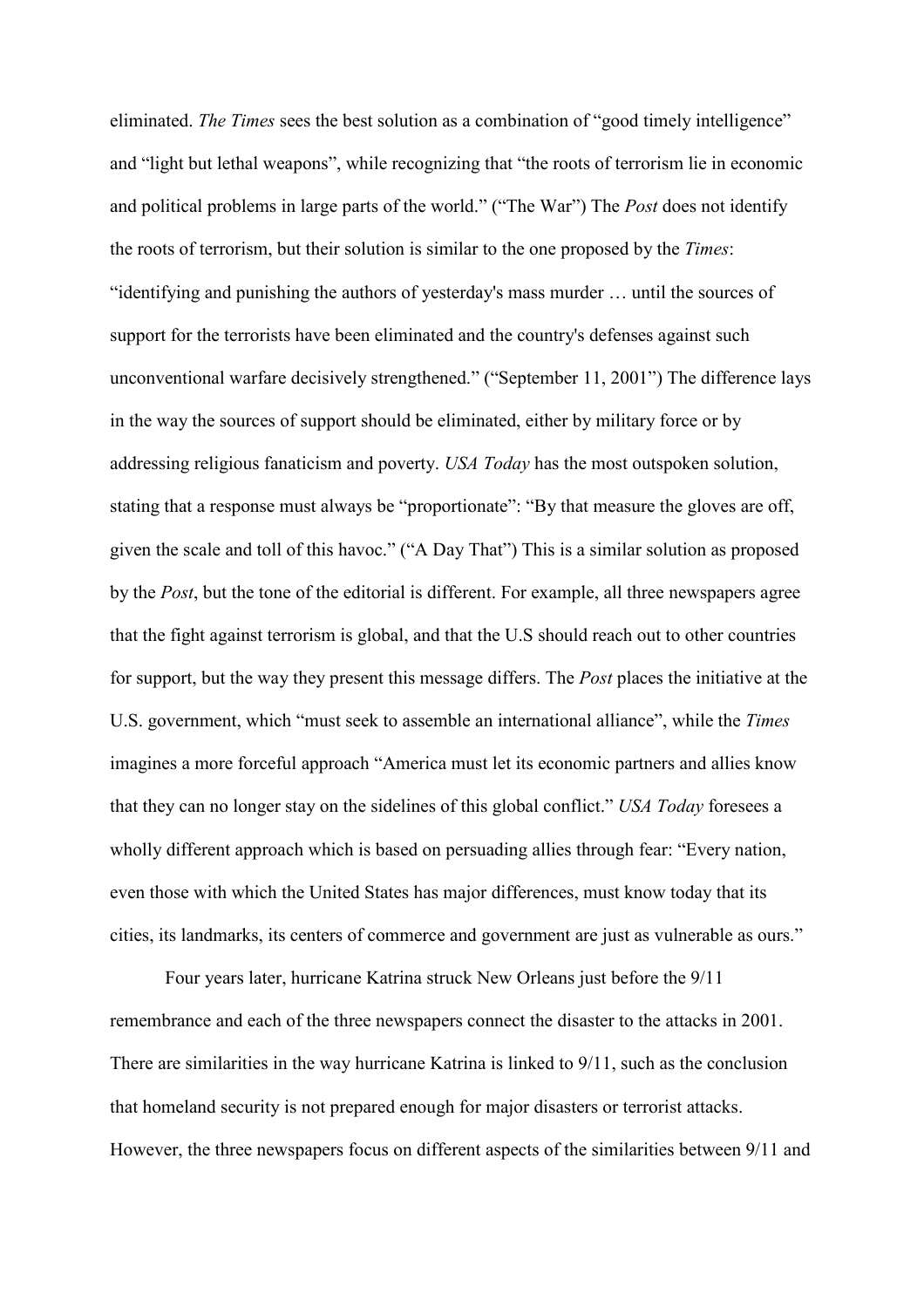hurricane Katrina. The *Times* focuses on how hurricane Katrina forced the American people to rethink the actions taken after 9/11: "We felt that 9/11 had changed our lives in an instant, that we had been jerked out of a pleasant dream. The difference in the blow that Katrina struck was not merely that we could see it coming. It was that, as a nation, we thought we were already fully awake." ("Revising 9/11") It thus shows that the feeling of Americans that the measures after 9/11 were sufficient to protect the country have to be revised after hurricane Katrina struck New Orleans. The *Post* uses hurricane Katrina to give a detailed account of the mistakes of the DHS, and mainly criticizes the department for basing their strategies on the past, instead on possible worst-case scenarios: "But if there is any point to having a department of homeland security, surely it is to think the unthinkable. And we see only slim evidence, so far, that DHS is engaged in that undertaking." ("Four Years Later") *USA Today* links hurricane Katrina and 9/11 in a very different way, namely by focusing on the response of the American people to the two events. It notices that the response of the government was far from perfect, but it chooses to focus on the help provided by the American people, instead of the inadequate response of the government: "Katrina might have overshadowed the 9/11 commemorations this year. But both in their own way have reminded us of the warm-hearted purpose and sense of unity that have faded. They're worth holding as ideals to best honor those who died." ("Four years later, Katrina") The three different newspapers thus use three different ways to link hurricane Katrina to 9/11: the *Times* emphasizes on the emotional connection, while the *Post* uses a more political approach. *USA Today* focuses on the humanitarian aspect of both disasters.

## **Commemoration of the victims:**

In the newspaper editorials covering 9/11 and the annual remembrance of 9/11, a lot of attention is given to the government's response, but another topic that occurs frequently is the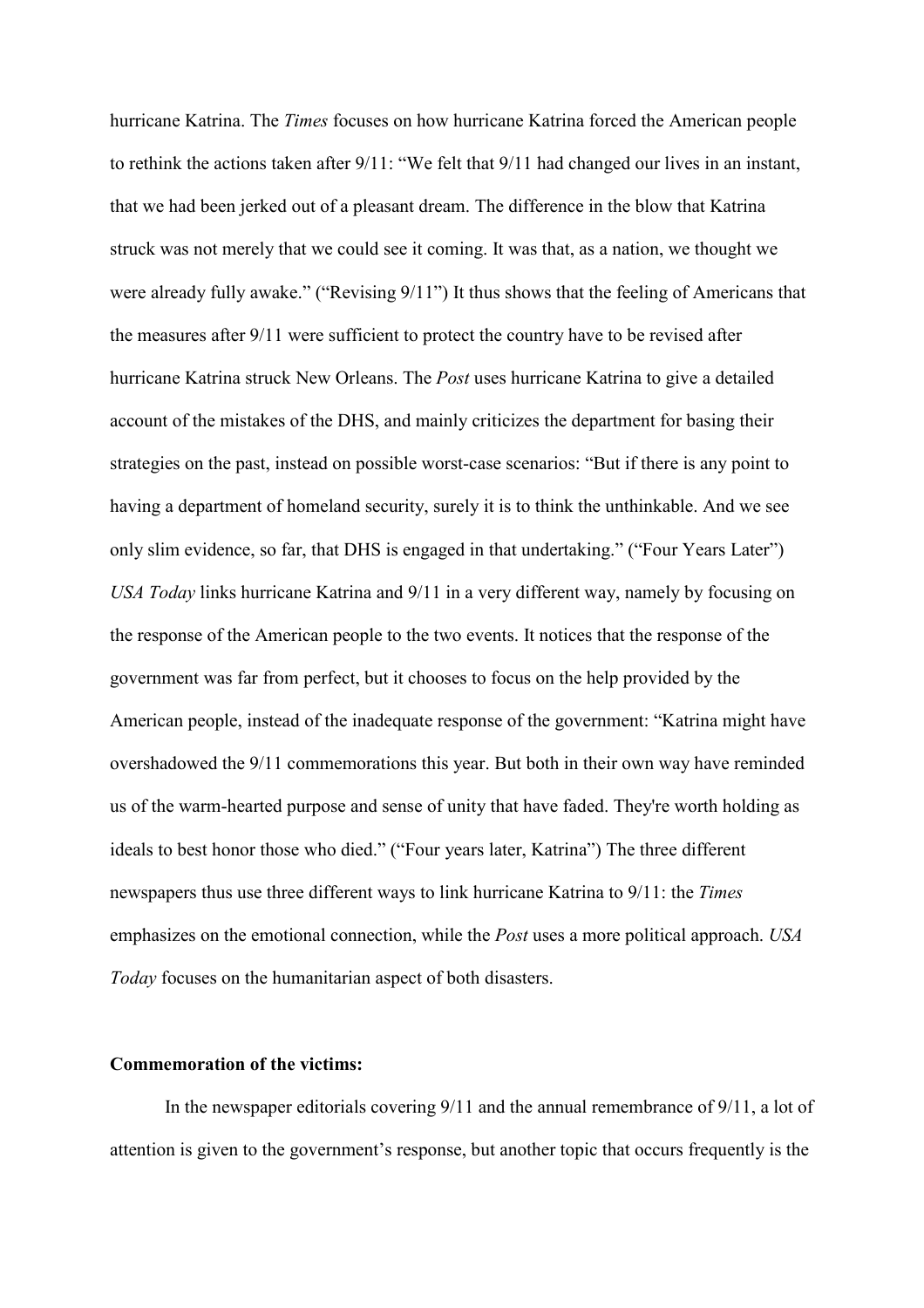way the victims should be commemorated, or have been commemorated. From the process of rebuilding the community around Ground Zero to the annual reading of the names, the three newspapers have different views on how the tragic losses of 9/11 should be commemorated. The *Post* published the editorial "9/11/02" in which it becomes clear what it thinks is the best way to commemorate the victims of the terrorist attacks: "as a lesson of  $9/11$ , and as a memorial to the dead, nothing can matter more than defeating the terrorists who would attack the nation and holding accountable the regimes that harbor them."

The best memorial in their eyes is thus pursuing the war on terror by any means necessary, to avenge the victims and to give a clear signal to other terrorists or groups that are plotting to attack the United States. The clearest statement given in the 9/11 editorials of *USA Today* is published in the editorial "Four years later, Katrina casts 9/11 in a new light": "Katrina might have overshadowed the 9/11 commemorations this year. But both in their own way have reminded us of the warm-hearted purpose and sense of unity that have faded. They're worth holding as ideals to best honor those who died." It thus focuses on the response of the American people instead of the terrorists who attacked the country, underlining the importance of remaining united as a country. The *Times* shares this view as illustrated in their editorial "Sept. 11, 2010: The Right Way to Remember", which was published during the heated debate about the construction of a mosque near Ground Zero: "It [the construction of a memorial and transportation hub at Ground Zero] is a far more fitting way to defy the hatefilled extremists who attacked the United States on Sept. 11, 2001, and to honor their victims, than to wallow in the intolerance and fear that have mushroomed across the nation." Its main point is thus that the people of the United States should not fall back on xenophobia or intolerance, because that will cause a division among the American people, which is, according to the *Times*, what the terrorists want. It also stresses the importance of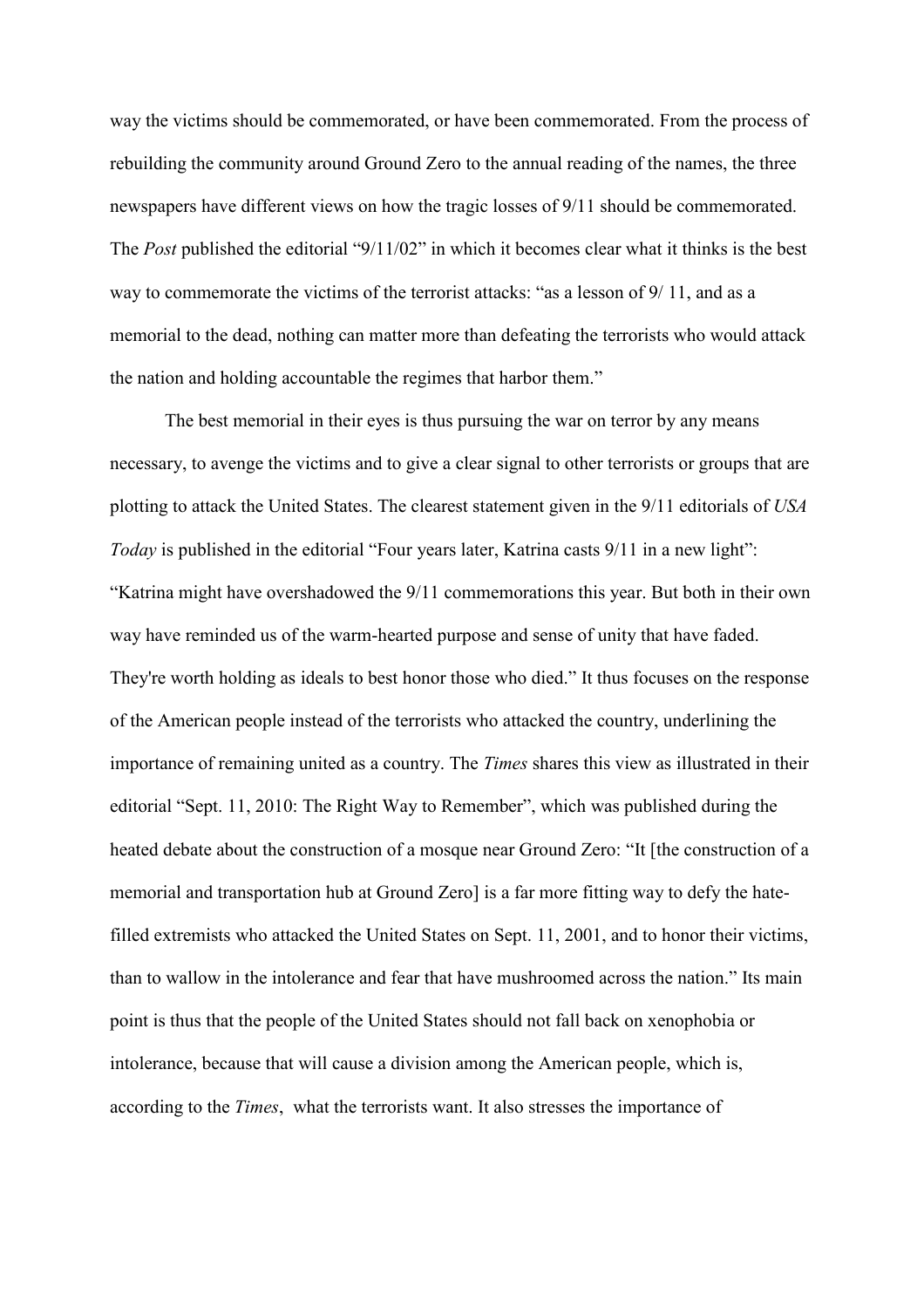constructing a memorial, and the reconstruction of the neighborhood and community around Ground Zero, in an older editorial called "A Day to Look Forward":

[H]e [Gov. George Pataki] should be more aggressive in making sure that the public keeps participating in this process […] the people making these choices may regard them as a natural part of their jobs, but others will help make sure they aren't subtly eroding the Libeskind design or neighborhood hopes for the layout of their reinvented and renewed community.

The *Times* hence sees the construction of memorials and rebuilding of the neighborhood around Ground Zero as an important part in the commemoration of the victims, and connects it with the emotions of the American people, suggesting that a memorial can help in the processing of traumas. It also underlines that different standpoints should not cause a division in the country. It thus uses an approach that is similar to the emotional approach they applied when writing about the government's response. The *Post* also stays on the same track, using a political approach, focusing more on the government's part in the memorials than on the communities or individuals. *USA Today* focuses again on the humanitarian aspect which connects the people throughout the country, appealing to the common sense of unity and purpose that emerged after the terrorist attacks and hurricane Katrina.

# **Agenda Setting**

According to Zelizer and Allen, agenda setting is defined as the following process:

[N]ews reporting selectively emphasizes certain concerns over and above others … The ranking of salient issues on the 'news agenda' can be set in relation to their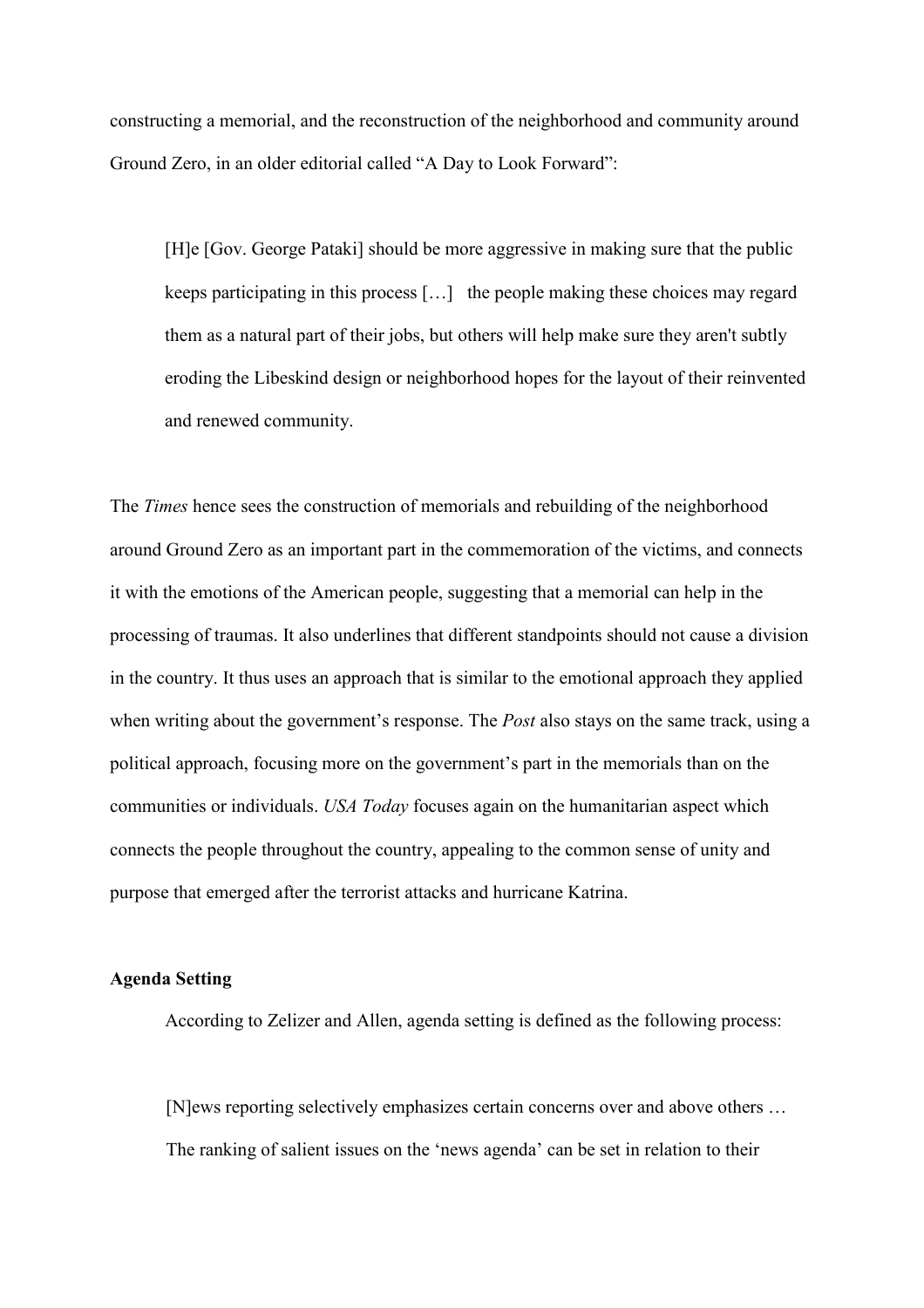standing on the 'public agenda' (whether local, national or international) so as to ascertain the relative degree of correlation between the two agendas. (2)

The media can thus influence the public's sense of what is important news by giving certain issues more coverage then others. Newspapers can thus exert political influence by pushing issues from the news agenda to the public agenda, which can in turn result in a change of the political agenda.

The role of agenda-setting in editorials is researched by analyzing the use of secondary topics, which shows how newspapers use the 9/11 remembrance to broach other issues and by examining which aspects of 9/11 are highlighted, which illustrates what the newspapers see as the most important aspects of the attack and its aftermath.

In the 9/11 editorials of the *Times,* the most important aspects of 9/11 are the reconstruction of Ground Zero and the state of the DHS. The reconstruction of Ground Zero and the construction of a memorial at the site have been given considerate attention by *The Times*, which is not surprising because of the newspaper's affiliation with the city. In four of the fourteen editorials, it gives elaborate descriptions of the reconstruction process, as well as its view of which aspects of the process are most important, namely the participation of the local residents, as illustrated in the first analysis, and the creation of a vibrant community apart from the economical center: "But around that somber space, there should be more than skyscrapers that grow dark at night. There should be a vibrant, 24-hour community of people who live, work, play and thrive in Lower Manhattan." ("Eight Years")

The *Times* also frequently cover the DHS, and the measures it has taken to enhance national security since its creation in 2002. There is one editorial that focuses solely on the slow progress of the DHS ("Lagging on Homeland Security), and there are two editorials that use the progress of the DHS to criticize the government's actions after 9/11. ("Revising 9/11"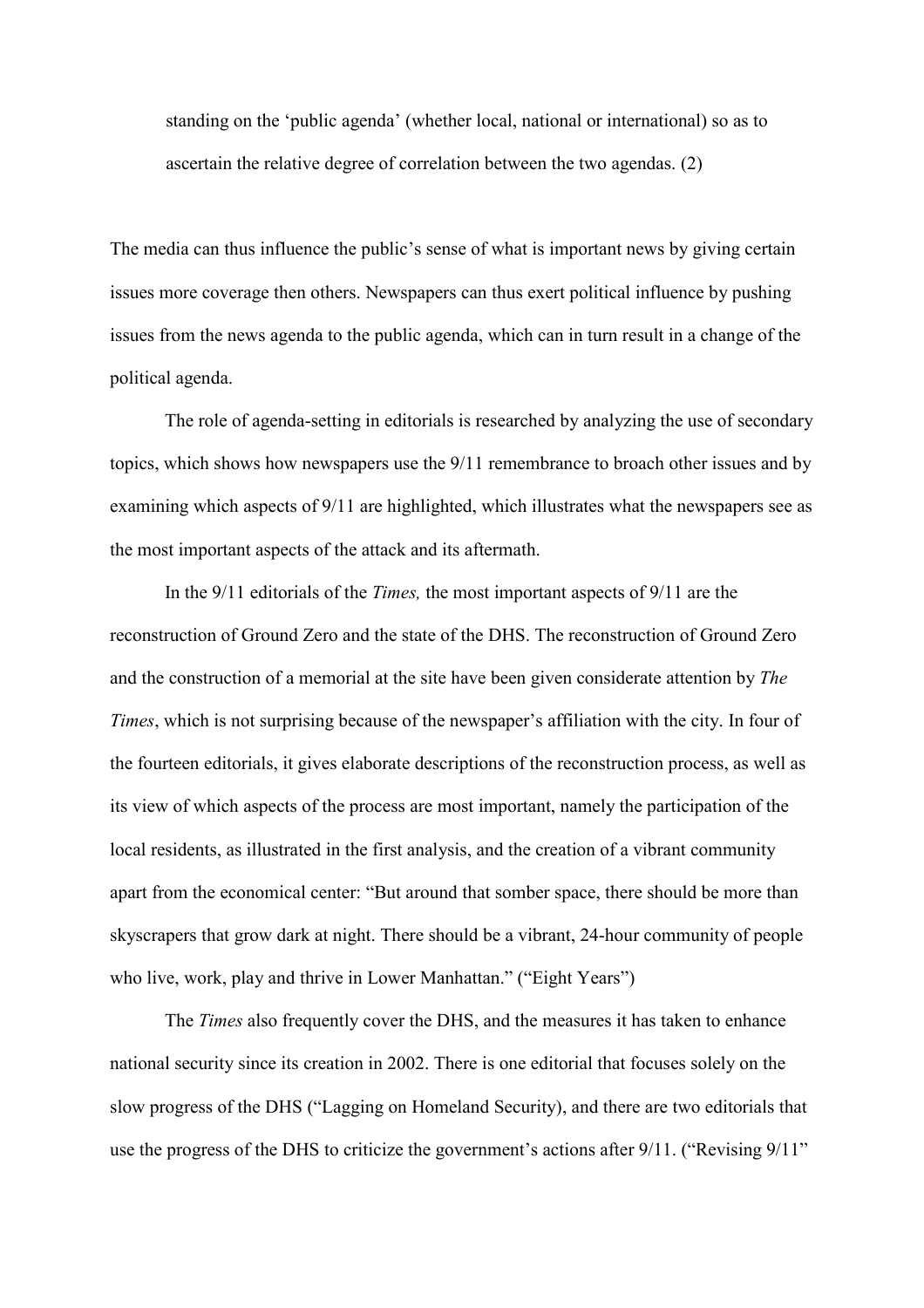and "9/11/06") In "Lagging on Homeland Security" written as a response to the assessment of the DHS by the Government Accountability Office, the *Times* underscores the shortcomings of DHS:

Two years ago, Hurricane Katrina glaringly and shamefully demonstrated the unreadiness of that shield. [DHS] … Critical barriers remain in such basic areas as emergency communications, computer integration, border defense and an effective program for information sharing among the various intelligence-gathering agencies. As another grim anniversary approaches, the G.A.O. assessment is an urgent reminder of how much more still needs to be done.

The most important topic that the *Times* connects to 9/11 in its editorials is the way people have reacted to and should react after the terrorist attacks, which provides the readers with morals and ideals to live by, and condemns the behavior of certain political figures. For example, the *Times* stresses that the actions taken after 9/11 are more important from a historical perspective than 9/11 itself: "What we suffered on that day will be an important part of the story of this country. "But in the long run it will not be as important a part of the story as what we choose to do in response to what we suffered" ("9/11/02; America") The same editorial elaborately describes the emotions and reactions of the American people, and uses them to illustrate the importance of the actions taken after 9/11. One year later, the *Times* published the editorial "Two Years On" which again describes the sentiment of the American people, but this time focuses on the sense of generosity and the sense of patriotism that emerged after 9/11. It criticizes the way patriotism has become "[A] more brittle expression of national sentiment -- a blind statement of faith that does more to divide Americans from one another than to join them together" and encourages the reader to think critically about the war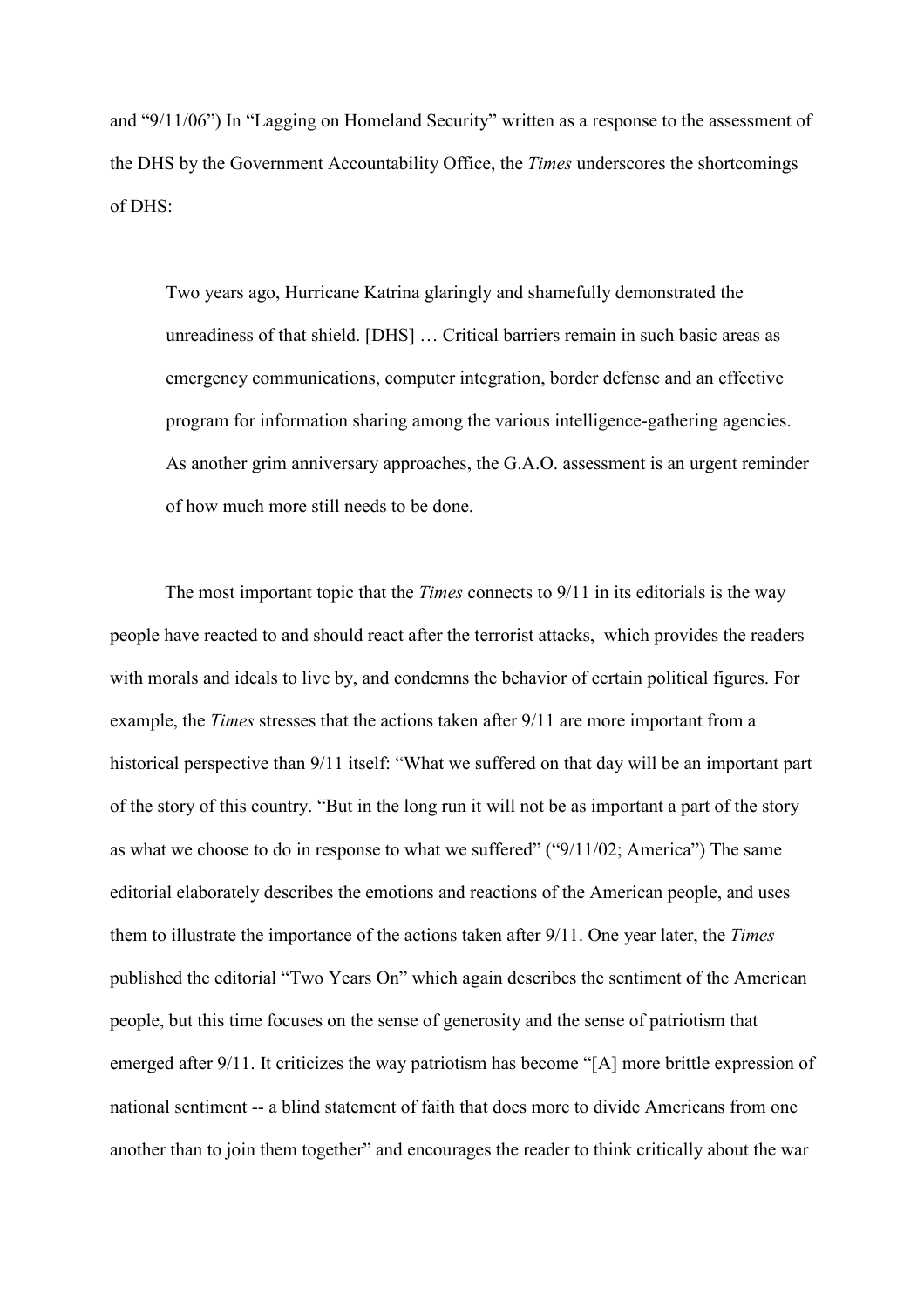in Iraq: "It is not the least bit unpatriotic to question some of the arguments that led to war in Iraq. No national purpose is served by losing our sense of political and historical discrimination in an upwelling of patriotic fervor" The *Times* thus connects the editorials about 9/11 and the memorial services to the sentiment of the American people, and offers the readers a way to think about the actions after 9/11.

The *Post*'s editorials are mainly political in nature, which is logical because the newspaper is specialized in politics. The *Post* uses the 9/11 remembrance editorials to comment on the government and its policies. One specific reoccurring topic is the government's foreign policy in Iraq and Afghanistan, which is, according to the *Post* based too much on military force rather than American engagement on other levels:

It is right that the United States must be fighting for liberty and opportunity and not just against Islamic terrorists, as the president has said. But in practice he still balks at rebuilding Afghanistan, devoting sufficient money for schools in poor countries, and promoting democracy among U.S. allies. ("9/11/02")

Four years later, it admits that Mr. Bush now understands "… that diplomacy and the promotion of democratic values are as important to winning the war as military action" ("The Fifth Anniversary") Yet it criticizes the plans to maintain the CIA's secret prisons, and the request by Mr. Bush to cancel protections of certain prisoners who are protected by the Geneva Conventions because it damages the diplomatic position of the United States:

…abusive interrogation techniques are ineffective and counterproductive; they do not produce reliable intelligence. At the same time, they make it impossible for the United States to obtain full cooperation from key allies in Europe and elsewhere, damage its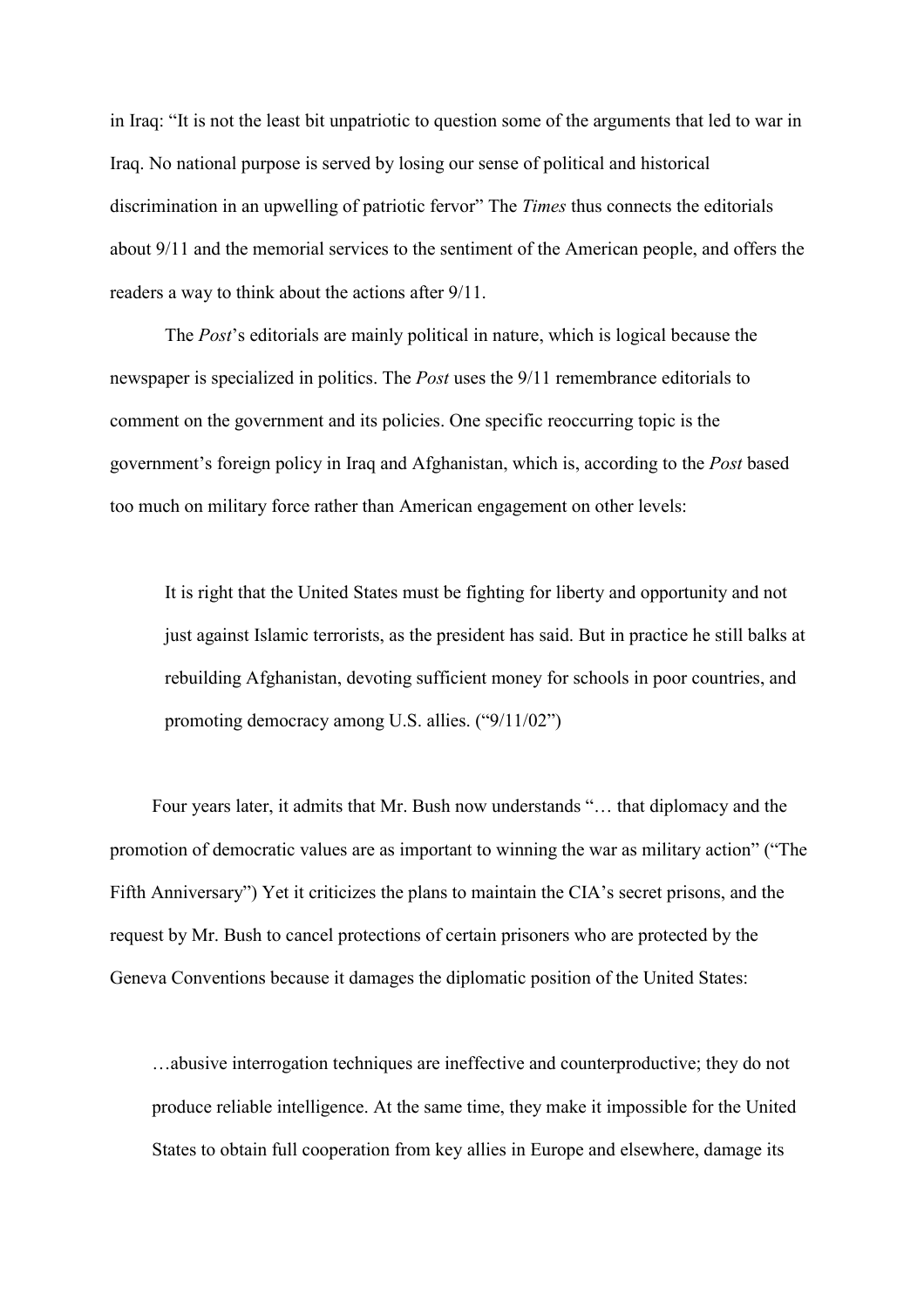reputation around the world, and make it more likely that captured Americans will be tortured. ("The Fifth Anniversary")

The *Post* repeatedly addresses to the improvement of safety measures to prepare the United States for attacks with nuclear or biological weapons: "It's questionable whether many communities are more prepared for biological attack than they were a year ago."("9/11/02") The editorial "Four Years Later" gives an elaborate critique on the DHS, mainly emphasizing that the department should base policies on worst case scenarios instead of politics, and illustrating in which cases the department's spending is not logical. Here again it stresses the unreadiness of the DHS for larger terrorist attacks or natural disasters: "Meanwhile, neither DHS nor anyone else has focused hard enough on the major disasters for which the United States is still least prepared, namely a nuclear disaster or a biological attack"

The *Post* also uses the editorials to praise the local community of Washington D.C., in the editorials "Washington's Response" and "Sept. 11 Remembrance" In the first editorial it praises Washington's response to the terrorist attack directed at the Pentagon, because even though it was a very chaotic event, the people did not resort in to full scale panic which "…denied the terrorists the victory they sought. And it revealed a core of strength in our region that will prepare us for whatever may come next." Seven years later, it writes about the dedication of The Pentagon Memorial, and after a detailed description of the memorial and the process that made it possible, it praises the local community by comparing the memorial to the one that is being build in New York, which has had much more problems: "That the project came together quickly and with minimal rancor is a testament to the collective outpouring of support that makes this outstanding memorial to loss a symbol of shared sacrifice." ("Sept. 11 Remembrance")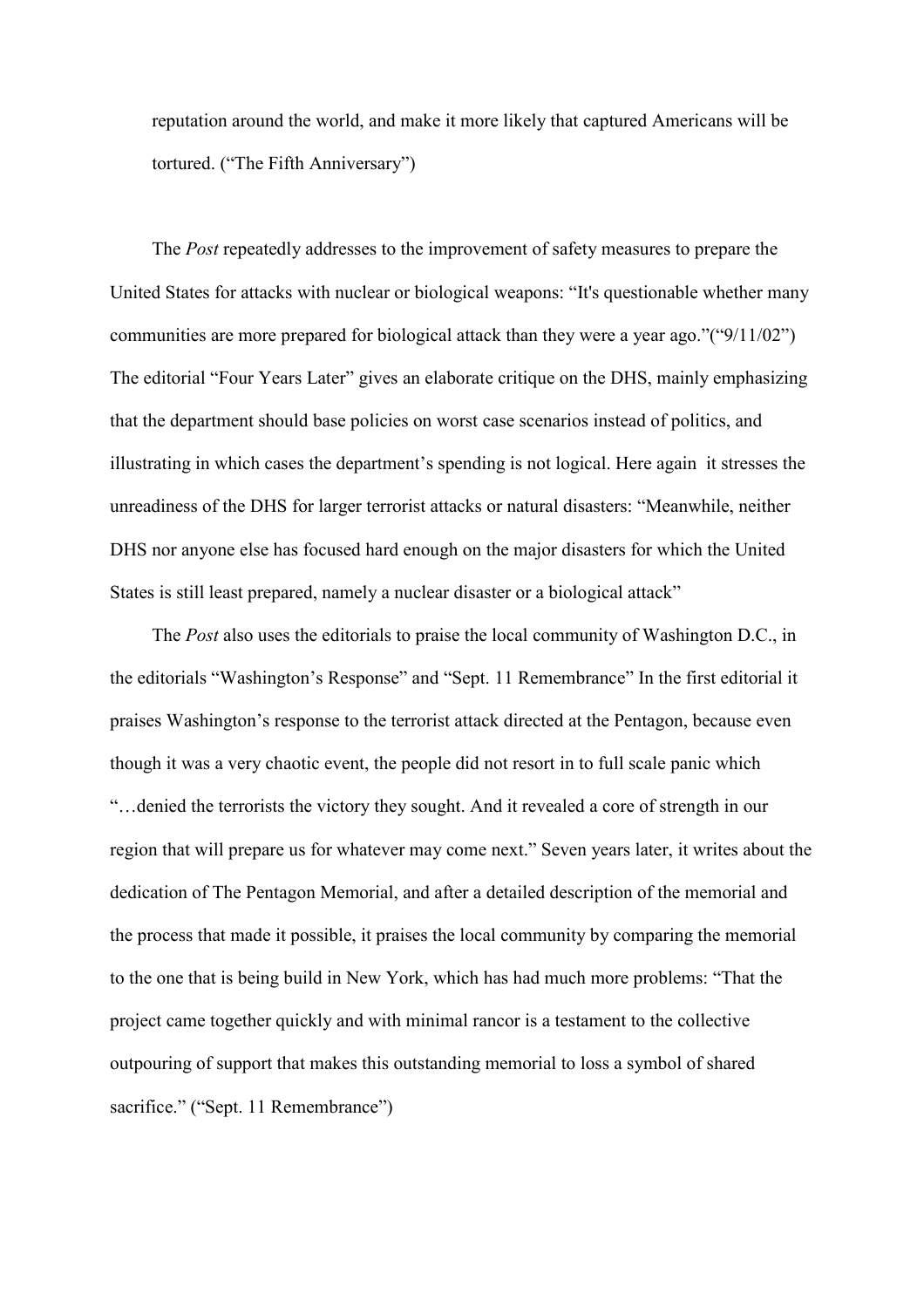In the 9/11 editorials of *USA Today*, the most salient implication of 9/11 is the importance of the consequences of capturing Osama bin Laden. In "Today's Topic, Remembering 9/11: The day, the hunt, the task" *USA Today* depicts bin Laden as "a potent symbol of the daunting job the U.S. faces in waging war on terror" and the capture of bin Laden "would bring some sense of closure to the families of nearly 3,000 people killed on a crisp clear day in September three years ago." In 2007, *USA Today* reminds the reader of the importance of catching bin Laden: "capturing or killing bin Laden, or his equally menacing partner Zawahri, would serve the cause of justice and remove the men who built al-Qaeda. The hunt deserves renewed focus." ("Six years later") Finally, in 2009, it publishes the editorial "9/11's unfinished business" which is devoted entirely to the importance of catching bin Laden and summarizes why it is important to catch him:

For Islamic extremists, bin Laden's death or capture would deprive them of their charismatic leader. For the nearly 3,000 people who died on 9/11, it would bring justice. And for all other Americans, it would reinforce the message that anyone who attacks the USA will be hunted to the ends of the earth.

*USA Today* frequently addresses the necessary improvement of homeland security, just like the *Post* and the *Times*. The topic first occurs in the editorial "Nation that defined freedom strives to redefine itself". In the editorial "Air-Security plans don't reflect post -9/11 realities" they focus on the security of airplanes which it considers as still too vulnerable: "Two years after the threats to air travel were exposed, the system is safer but dangers remain. Only a long-range national vision can meet the challenges of this new era." The focus on homeland security is such an important issue for *USA Today*, that it even inspires readers to make it a key issue in the 2006 midterm elections: "voters could make it clear to those seeking office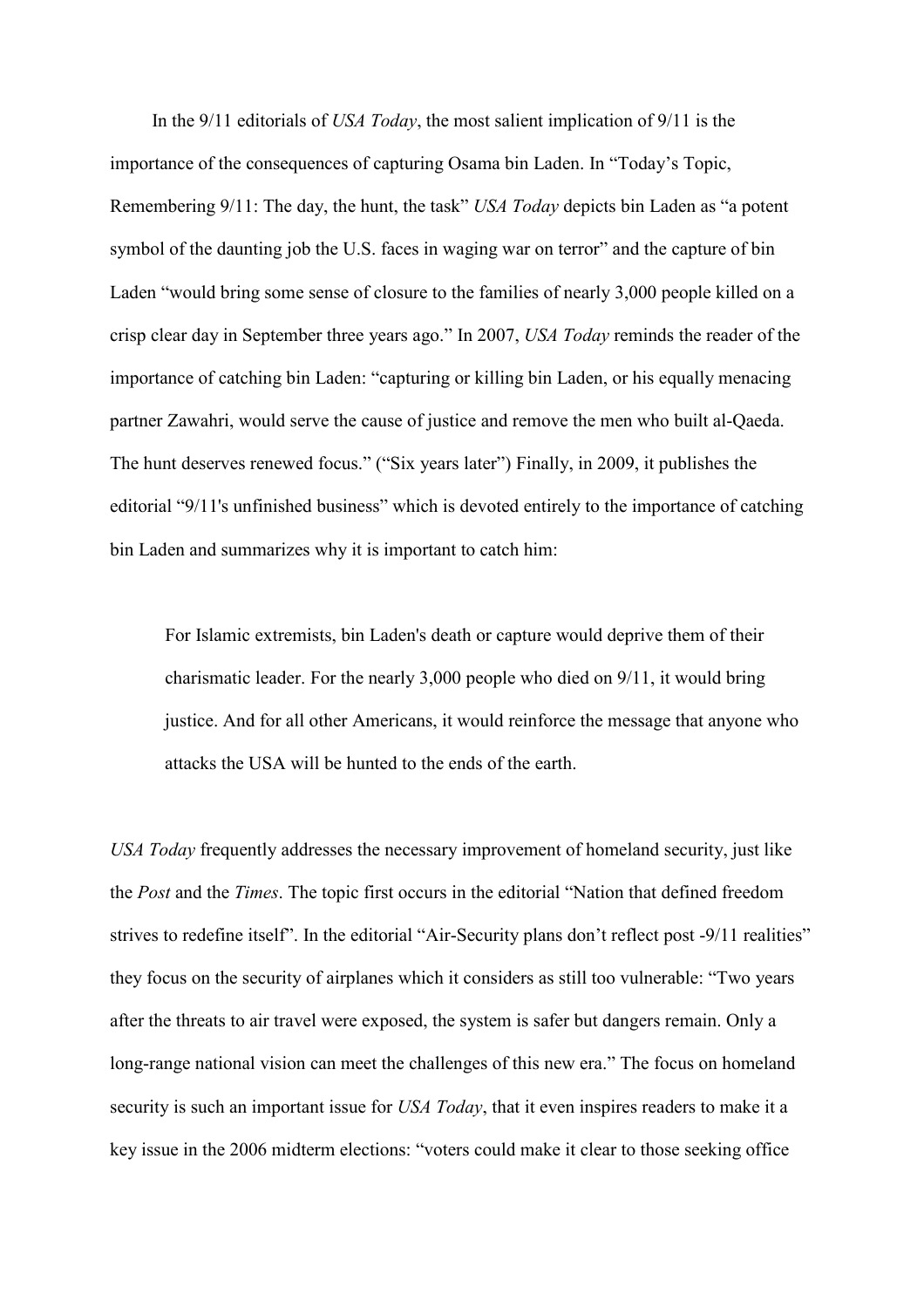that they expect them to get serious about patching the major holes in homeland security, from ports to chemical plants to cargo in airplane holds." ("Nation Struggles") In 2008, it still sees the improvement of homeland security as a key issue for the war on terror, together with the destruction of Al-Qaeda and "the battle for hearts and minds in the Muslim world.

*USA Today* connects the 9/11 remembrance to the war on terror, which is mentioned in eight of the eleven analyzed editorials. *USA Today* uses the editorials to raise awareness for the war and to comment on the course of the war.

For all three newspapers, the state of homeland security is a very important issue, but *USA Today* uses a less critical approach than *The Post* or *The Times*, focusing on extra safety measures instead of criticizing the DHS on their existing policies. *The Post* uses the editorials to focus on the political aspects of 9/11, while *The Times* uses them to provide readers with the emotions of the American people, and ways to deal with those emotions. *USA Today*  focuses more on the war on terror, than to comment on the way American society deals with life after the attacks.

## **Framing:**

Zelizer and Allen define framing as: "the way in which the news media organize reality for presentation to the public." The way newspapers frame their editorials is analyzed by looking at the use of sources and citations, and the writing style of the editorials.

 The same sources and quotations can be used by different newspapers, each linking them to different issues or topics. Both the *Post* and the *Times* quoted president Obama from his speech at the 2010 remembrance: "We're not at war with Islam. We're at war with terrorist organizations." ("It's just us" and "Sept.11: The Right") The *Times* uses the quote to condemn the bigotry that was displayed during protests against the construction of a mosque near ground zero, while *The Post* uses a extended excerpt of the speech to illustrate that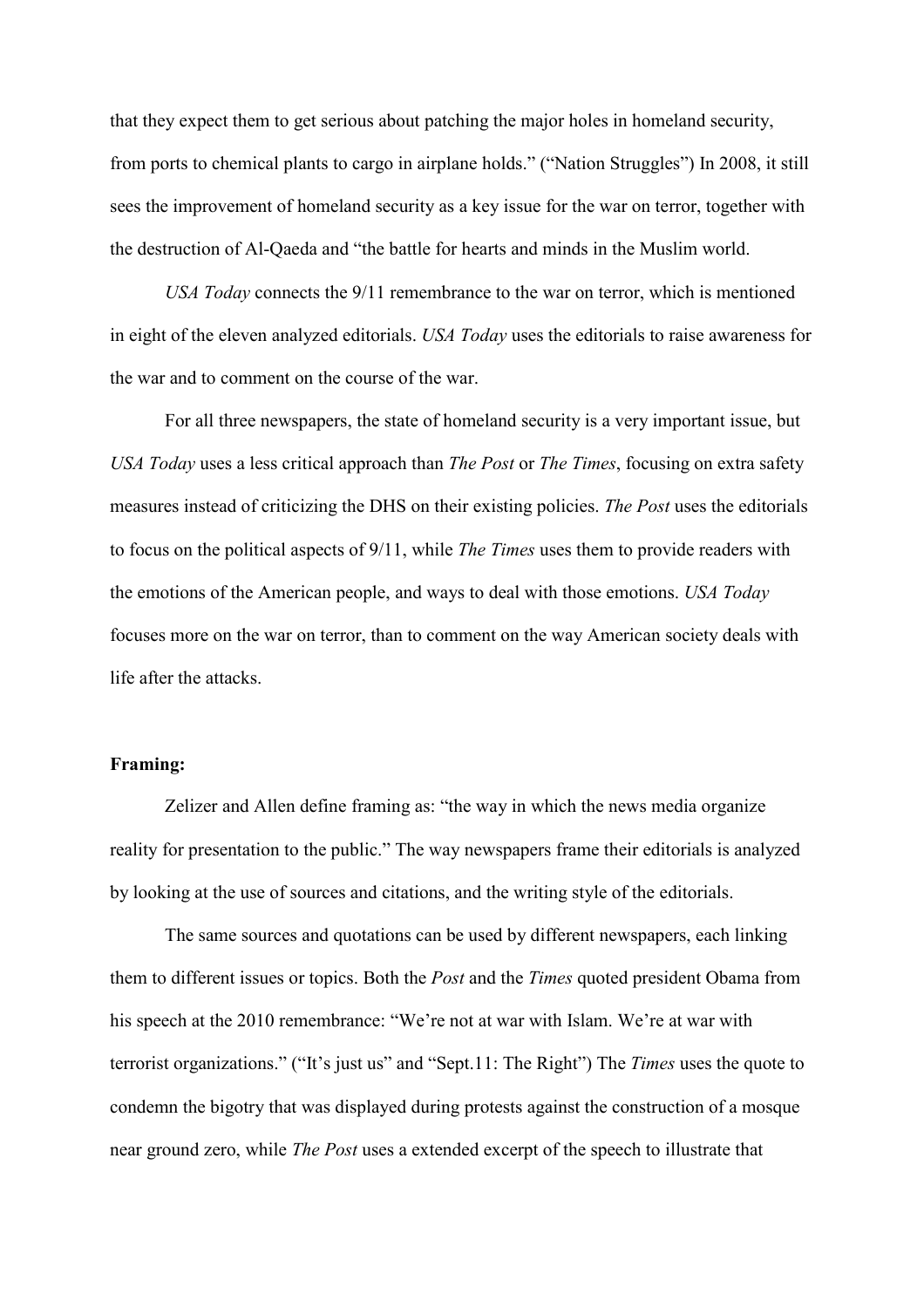xenophobia is very un-American. This is not a major difference, but there are striking differences in the use of quotes and sources in general. The usage of polls for example, is far more frequent in *USA Today* editorials (7 instances) than in the *Post* (1) and the *Times* (0) editorials. The frequent use of polls by *USA Today* is explained by the focus of the newspaper on the war on terror, using the polls to enhance its arguments on what course the war should take, and to illustrate how the terrorist attacks have changed the sentiment of the American people. However, as noted in the earlier analysis, the *Times* editorials also focus on the emotional aspects of the attacks and the sentiment of the American people, but they do not use any polls. The difference between the editorials of the two newspapers is that *USA Today* uses the polls to link the sentiment of the American people to its arguments on the war on terror, while the *Times* uses the sentiment as the topic, and thus do not need to rely on statistics. The *Post* also does not rely on polls, but since its topics are mainly political instead of emotional and polls are used as a barometer for public opinion, it does not need to. Another reason why *USA Today* uses a lot of polls in their editorials is that several of the polls are conducted in cooperation with the newspaper itself, and basing its editorials on the outcome of those polls will concur with the readers' opinions, thus enhancing the readers' affiliation with the newspaper. The *Times* have also used this technique, promoting its "Portraits of Grief" project in an editorial about the memorial service at Ground Zero, and thus improving their relationship with the readers.

## **Style**

 The three newspapers all have a very distinct style, since they all have different target markets, and as shown earlier, different approaches to the use of editorials. An example of how the styles differ can be found in the usage of the word first person plural pronoun. The *Post and USA Today both use 'we' almost only to refer to themselves, the newspapers. There*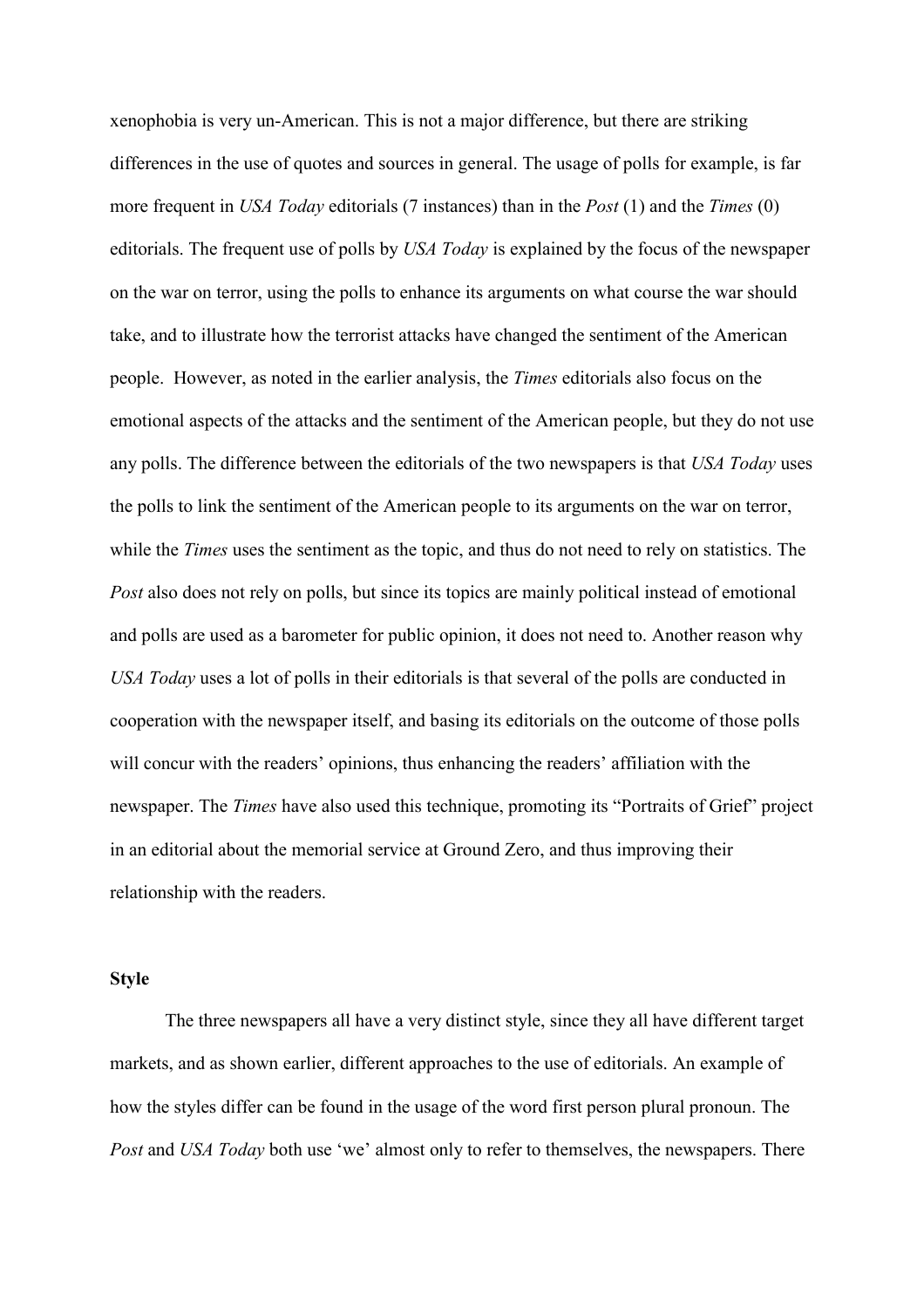are instances when they refer to the American people, but only when writing about universal truths, as shown in the editorial "September 11, 2001": "It will be days or weeks before we can know the particulars of the death and destruction at the World Trade Center" The *Times*  uses the pronoun in a far less neutral way, there are numerous occasions where they refer to the American people while not being able to assume that their statement concurs with the American people as a whole: "We became so intent on our disbelief that we also disbelieved in ourselves." (9/11/02; America") This usage suggests that the *Times* wants to establish a closer relationship with the reader and creates a 'we' that includes the readers and the newspaper, to present their opinions as universal truths.

Other differences in style can be distinguished by comparing the first editorials written after the attacks. The styles in those three editorials are very suitable for comparison because they all have the same main subject, and offer a description of the attacks. *USA Today* stands out for the literary richness of their editorial as illustrated in the introduction:

Somewhere today in the dens of terrorists, there is glee. Isolated and imprisoned by their preconceptions, the architects of the horrors inflicted on this nation Tuesday will see the United States as a nation gripped by fear, cowering at the discovery of newfound vulnerability and eager to withdraw from the world's tempests. ("A day that changes")

The introduction is filled with adjectives and vivid imagery, and *USA Today* uses words which are emotionally loaded, such as 'glee' and 'tempests'. It also uses multiple words with similar meanings to enhance the emotional aspect of the situation; the definition of 'cowering' for example is very similar to 'gripped by fear' and 'isolated' and 'imprisoned' both share the same meaning in the sentence because it is linked to 'their preconceptions'. It thus uses a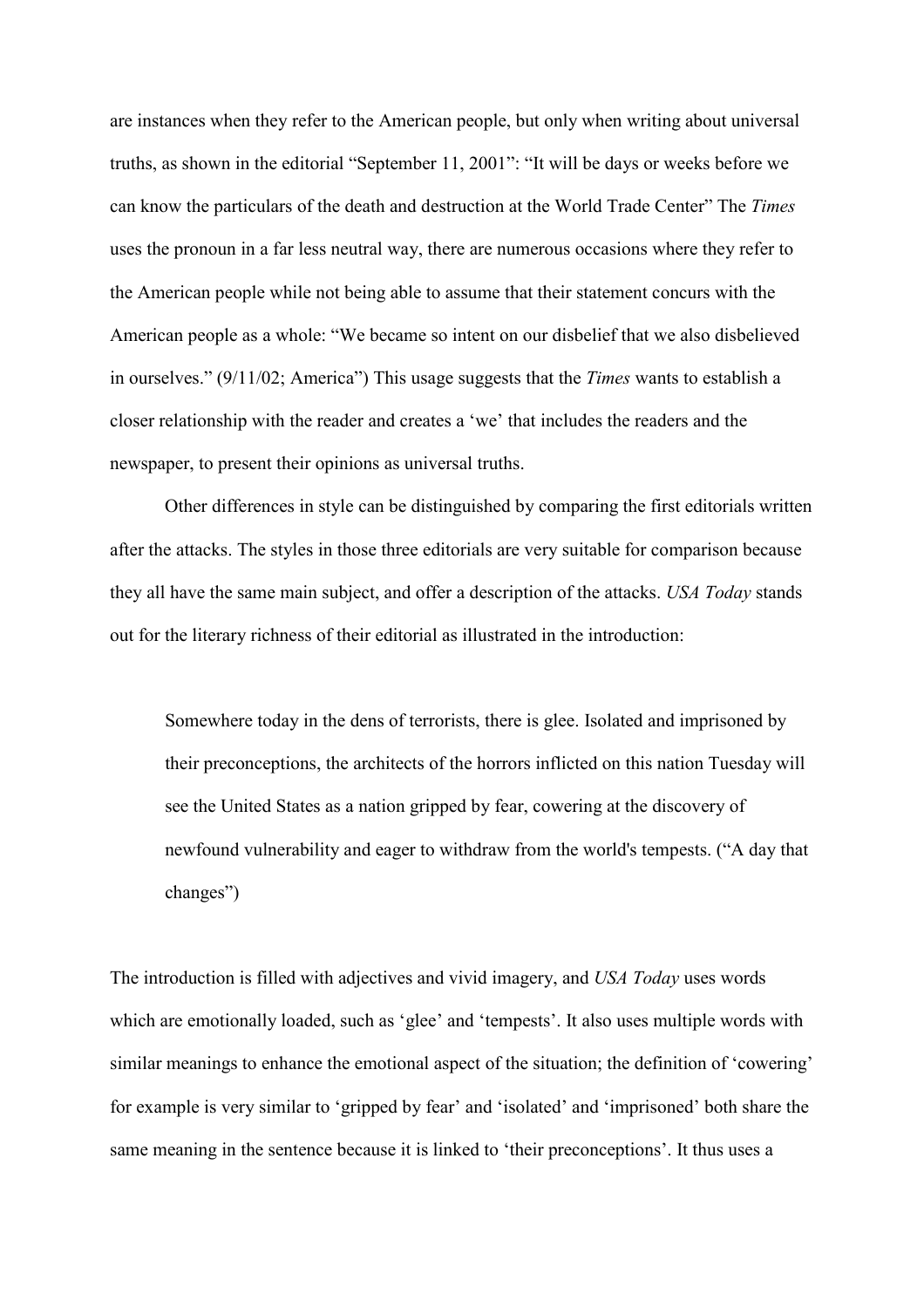literary style to catch the reader's attention. *The Post* uses a more formal approach, which can be attributed to the political nature of the newspaper, focusing on the factual, instead of the emotional aspects of the event. It must be noted that even though *The Post* uses less emotive language, the editorial still draws on emotions, only less than *USA Today*:

 THE HORRIFIC TERRORIST attacks yesterday in New York and Washington will rank as one of the greatest calamities in American history, and will confront the United States with one of its most demanding challenges. Not since Dec. 7, 1941, has the U.S. homeland sustained such an aggression. ("September 11, 2001")

The formal style is illustrated by its comparison of the attacks with Pearl Harbour, linking the attacks to a historical event to illustrate it severity, instead of using emotional language. The use of adjectives is limited, and far less emotional than *USA Today*. *The Times* uses a style that is less emotional than *USA Today*, but is not as formal as *The Post*:

As the nation assays the horrific human and physical losses of yesterday's brutally efficient terrorist attacks, it must also begin the urgent work of determining how an open and democratic society can better defend itself against a threat that conventional armies and weapons cannot defeat. ("The War")

Even though they use more vivid adjectives than *The Post*, the style of *The Times* does not rely on imagery, but gets straight to the main point of the editorial, namely the measures that have to be taken after the attacks. The style of *The Post* is thus the most formal, *The Times*  uses a style that is less formal but as direct, and *USA Today* uses the most imaginative style. The use of the imaginative style might be explained by the target audience of *USA Today*. The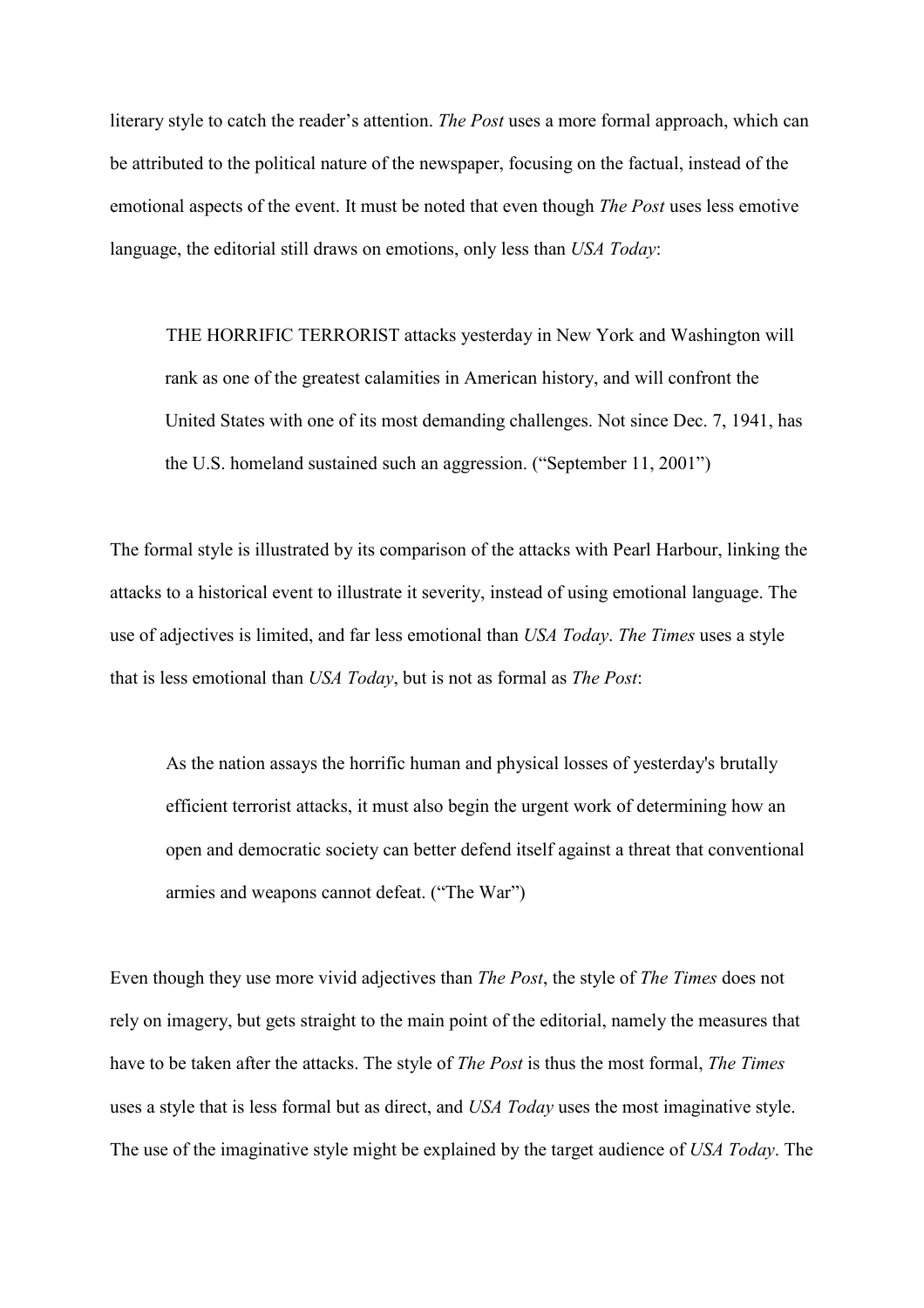demographic profile of the readers and the academic class model by Thompson and Hickey illustrate the class difference between readers of the three newspapers. The median household income of *USA Today* readers is \$76,073, which means they belong to the lower middle class, while the readers of the *Times* (\$119,317) and the *Post* (\$109,260) belong in the upper middle class. Since the average *USA Today* reader belongs to the lower middle class, the style of the newspaper is more imaginative and thus more accessible to the reader. This also explains the numerous references to pop culture in the *USA Today* editorials, such as in "Today's Topic: Remembering 9/11: The day, the hunt the task": "The explanation, as Oprah or Dr. Phil might suggest, is that keeping an outrage-fueled focus is neither possible nor part of the natural process from shock to recovery." The *Post*'s style is also in line with their target audience, but is less class related. Because the *Post* is specialized in politics, readers expect to find a style that fits with the description of political events, based on facts instead of emotions. The *Times*' style is formal, because the average reader belongs to the upper middle class, and imaginative, which is explained by the literary background of the newspaper.

## **Conclusion**

 In conclusion, the differences in topic choice, style and opinion about the memorial of the victims and the government's response to the attacks illustrate that the three newspapers write about the same events in very different ways. When compared with their positions on the American political spectrum, the positions of the *Times* and the *Post* are in line with the predictions. *USA Today* however, seems to be more to the right than in the center, mainly because the topics of their editorials (the war on terror, the DHS and capturing Osama bin Laden) fit the right-wing political agenda, similar to the *Post*'s political focus on the war on terror. The *Times* focuses on the reconstruction of Ground Zero and the emotions of the American people, which fit better in the left-liberal agenda.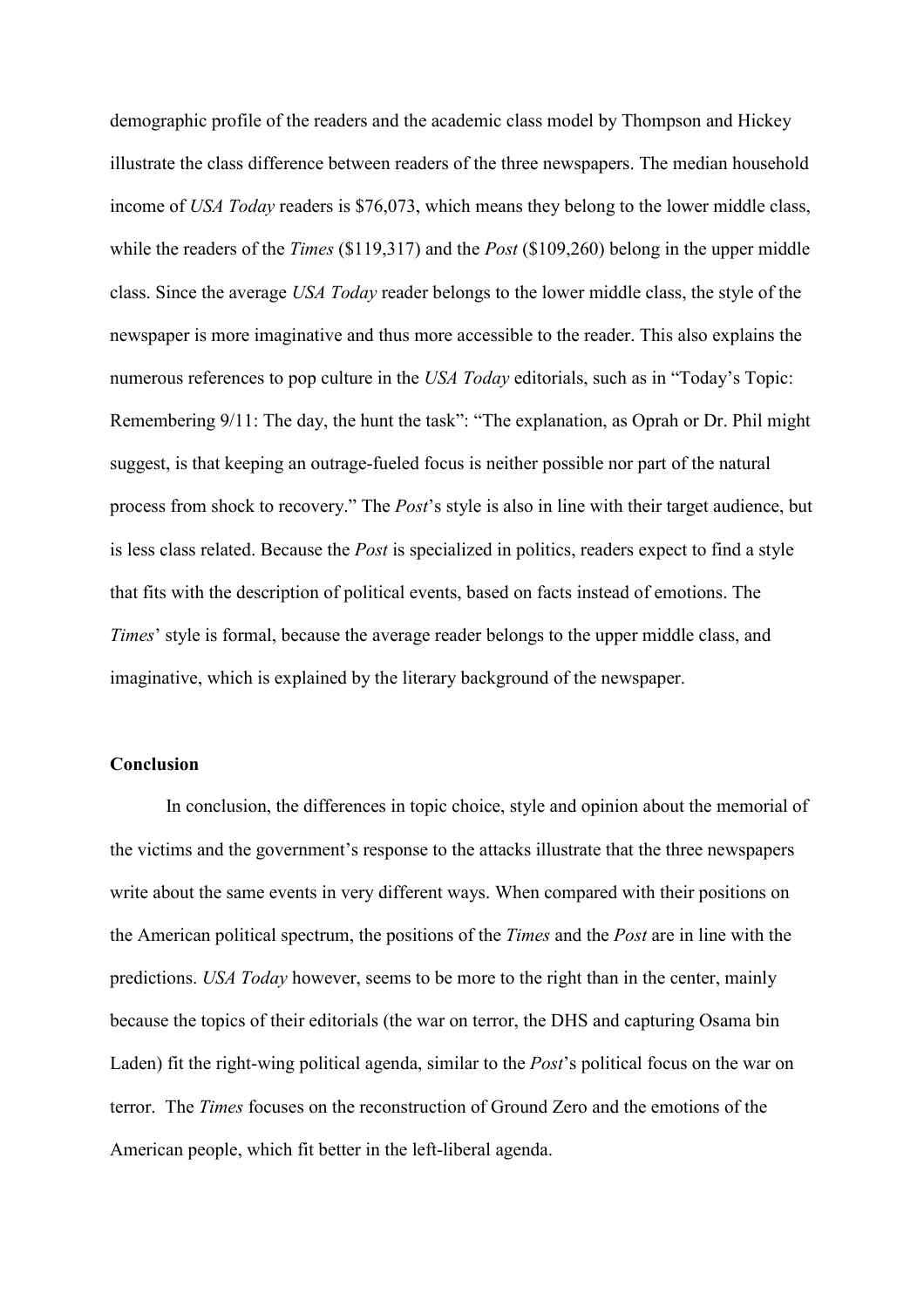The differences in style do not reveal much about the political positions of the newspapers, but illustrate the different target markets of the newspapers. The *Post* uses a formal style which fit the politically interested readers, *USA Today* uses a more vivid literary style, written in a popular fashion, which suits the lower middle class readers and the *Times* uses formal yet literary style which fits the upper middle class readers with a literary interest.

 The different views on what the government's response should be and the most fitting way to commemorate the victims underline the same point as before. The *Post* views the topics from a political angle, mainly focusing on the facts instead of the humanistic aspects of the attacks. *USA Today* uses a humanitarian angle, which uses the emotions of the American people to fortify their arguments about the correct memorial and the government's response. The *Times* approach the issues from an emotional angle, but instead of using the emotions to enhance their points like *USA Today*, they use the emotions as main topics and offer ways to deal with the emotional backlash of the attacks.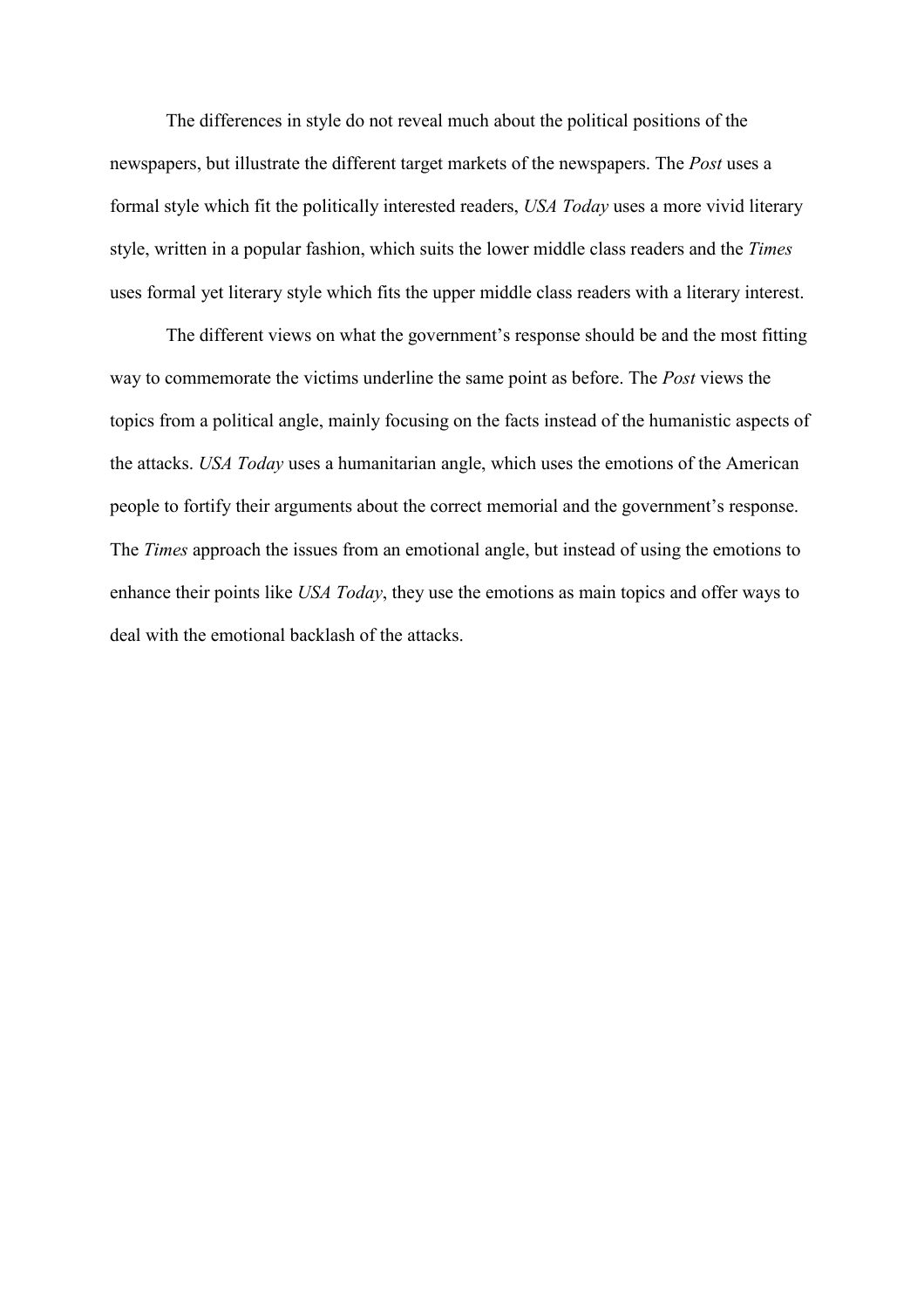#### **Works Cited**

- "9/11/02" *Washington Post* Sept 11 2002, A16.
- "9/11/02; America Enduring" Editorial. *New York Times* Sept. 11 2002
- "9/11/06" *New York Times* Sept. 11 2006
- "9/11's unfinished business" *USA Today* Sept 11 2009, A8
- "A Day to Look Forward" *New York Times* Sept. 11 2003
- "A day that changes America's view of terror" *USA Today* Sept 12 2001, A18
- "Air-security plans don't reflect post-9/ll realities" *USA Today* Sept 11 2003, A12
- "Eight Years Later" *New York Times* Sept. 10 2009
- Eilders, Christiane. "The Impact of Editorial Content on the Political Agenda in Germany: Theoretical Assumptions and Open Questions Regarding a Neglected Subject in Mass Communication Research." (1997). Print.
- "Four Years Later" *Washington Post* Sept 11 2005, B6
- "Four years later, Katrina casts 9/11 in a new light" *USA Today* Sept 12 2005, A22
- "Historic words comfort, speak to USA's resilience" *USA Today* Sept 11 2002, A12
- Ho, Daniel E., and Kevin M. Quinn. "Measuring Explicit Political Positions of Media." Quarterly Journal of Political Science (2008). Web. 26 Oct. 2010. <http://scholar.harvard.edu/kquinn/files/Measuring\_Explicit\_Political\_Positions\_of\_Me dia.pdf>.
- "'It's just us'; On the eve of 9/11, President Obama shares a timely lesson on the perils of division." *Washington Post* Sept 11 2010, A16.

"Lagging on Homeland Security" *New York Times* Sept. 10 2007

- McCarthy, Colman. "Why the 'Washington Post' Op-Ed Page Is So Dull." *Progressive* 65.10 (2001): 25. *Academic Search Elite*. Web. 21 Dec. 2010.
- "Nation struggles to revive post-9/11 sense of purpose" *USA Today* Sept 11 2006, A12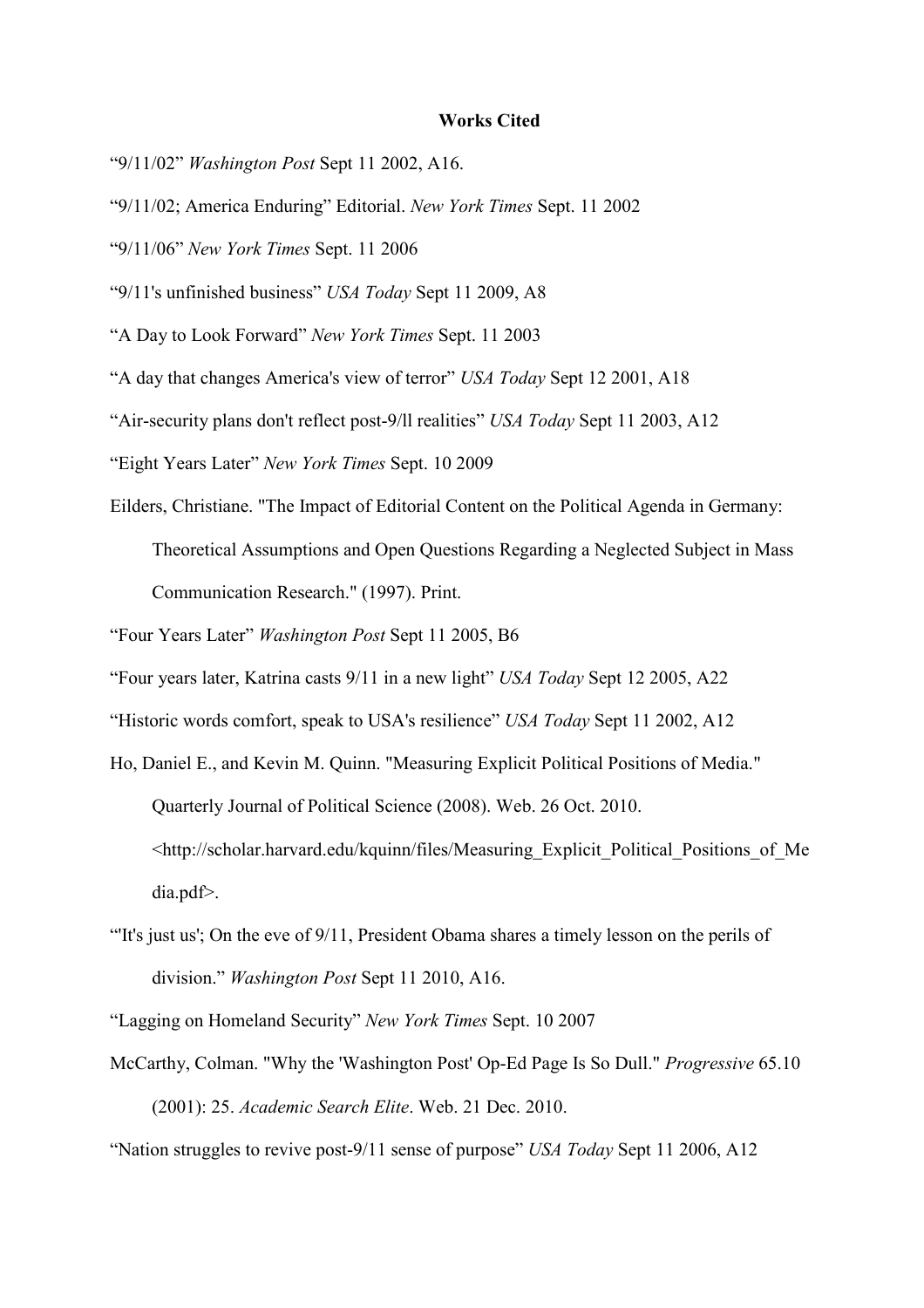"Nation that defined freedom strives to redefine itself" *USA Today* Sept 11 2002, A12

"New York Times Adult Demographic Profile." Web. 22 Dec. 2010.

<http://www.nytimes.whsites.net/mediakit/pdfs/newspaper/MRI\_NYTreaderprofile.pdf >.

"Nine years after 9/11: Ugly anti-Muslim tide fouls U.S. shores" *USA Today* Sept 10 2010

Puglisi, Riccardo. "Being the New York Times: The Political Behaviour of a Newspaper."

(2004). Web. <http://eprints.lse.ac.uk/19292/1/Being\_the\_new\_york\_times.pdf>.

"Revising 9/11" *New York Times* Sept. 11 2005

"Sept. 11, 2010: The Continuing Human Damage" *New York Times* Sept. 11 2010

- "Sept. 11, 2010: The Right Way to Remember" *New York Times* Sept. 10 2010
- "Sept. 11 Remembrance; The dedication of the Pentagon Memorial" *Washington Post* Sept 11 2008, A16.
- "September 11, 2001" *Washington Post* Sept 12 2001, A30.
- "Seven Years Later, Ground Zero" *New York Times* Sept 10 2008
- "Six years later, terror war leaves unfinished business" *USA Today* Sept 10 2007, A10
- "The Fictional Path to 9/11" *New York Times* Sept 12 2006
- "The Fifth Anniversary; Mr. Bush has refined his theory and conduct of the war against terrorism -- but not in the right way." *Washington Post* Sept 10 2006, B6.
- "The Next Day" *New York Times* Sept 12 2002
- "The Public Knowledge of 9/11" *New York Times* Sept 11 2004
- "The War Against America; The National Defense" *New York Times* Sept 12 2001
- "The Washington Post Media : Daily Audience." *Washington Post Ad Site*. Web. 22 Dec. 2010.

<http://www.washingtonpostads.com/adsite/why/media/reach/daily/page1322.html>.